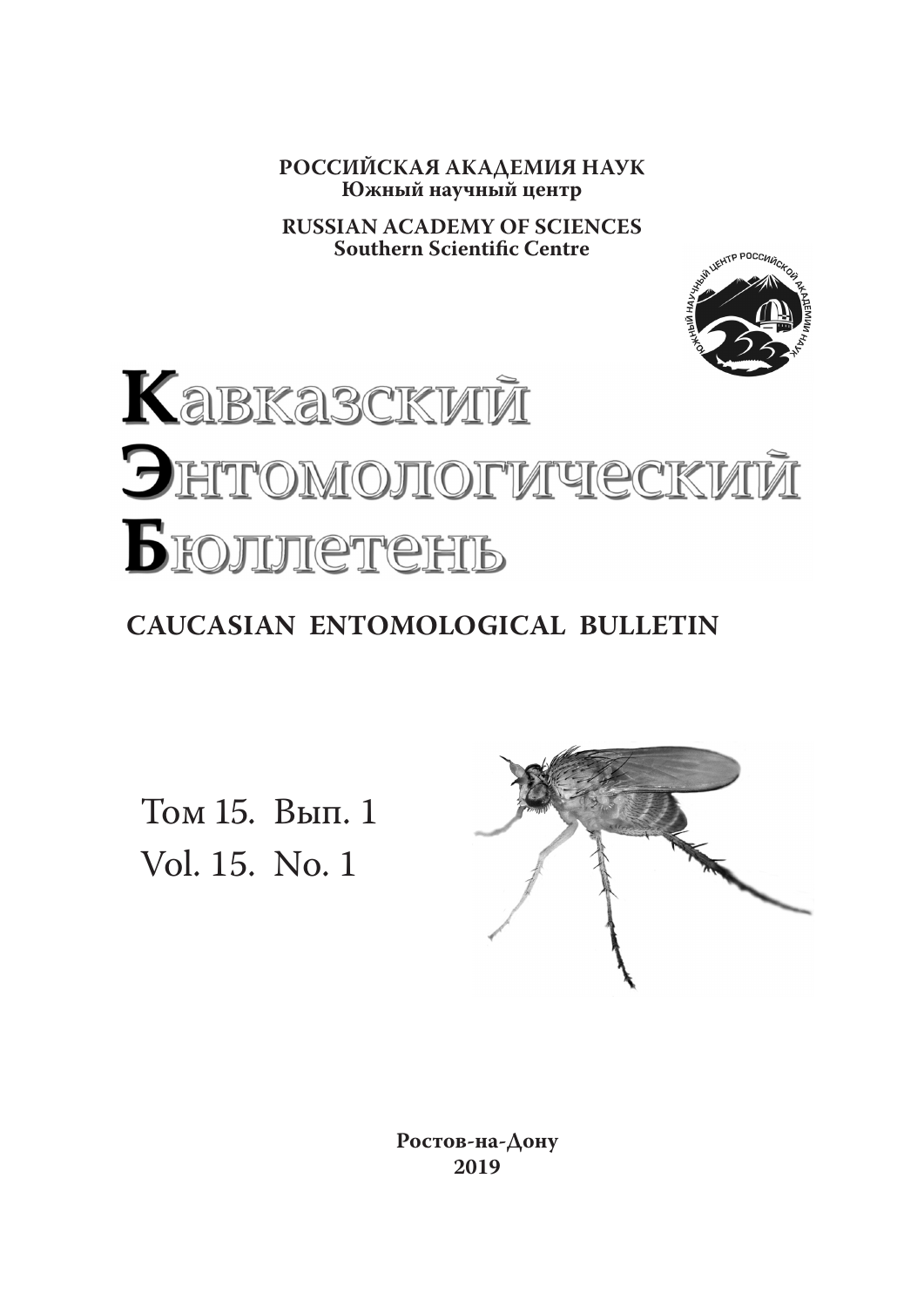## **Grasshoppers (Orthoptera: Acridoidea) of the North-West Caucasus: fauna, ecology, landscape and biotopic distribution**

## **Саранчовые (Orthoptera: Acridoidea) Северо-Западного Кавказа: фауна, экология, ландшафтно-биотопическое распределение**

## **© E.N. Terskov © Е.Н. Терсков**

Federal Research Centre the Southern Scientific Centre of the Russian Academy of Sciences, Chekhov av., 41, Rostov-on-Don 344006. E-mail: nocaracris@yandex.ru

Федеральный исследовательский центр Южный научный центр Российской академии наук, пр. Чехова, 41, Ростов-на-Дону 344006 Россия

*Key words:* Orthoptera, grasshoppers, fauna, biotopic distribution, life forms, North-West Caucasus. *Ключевые слова:* Orthoptera, саранчовые, фауна, биотопическое распределение, жизненные формы, Северо-Западный Кавказ.

*Abstract***.** Sixty one species of grasshoppers from 35 genera and 8 subfamilies are recorded for the North-West Caucasus. The features of biotopic distribution of grasshoppers are analyzed on the main types of landscapes in the region. In the Kuban – Cis-Azov biogeographic province, the highest diversity of grasshoppers is characteristic of steppe biotopes with forb-grass vegetation, where 25 species are noted. The highest diversity is typical for low-mountain meadows and mountain steppes, which number 22 grasshoppers species each in the Black Sea - Kuban province. At the same time, these landscapes are characterized by a low value of the measure of similarity of Sørensen-Chekanovsky (0.51). Gramineous chortobionts (52%) and facultative chortobionts (16%) dominate in the fauna of the North-West Caucasus, the remaining life forms of grasshoppers are represented by a relatively small number of species. Among the grasshoppers, seven endemic species for the North-West Caucasus, as well as two endemic species for the whole Caucasus, are noted.

*Резюме.* На Северо-Западном Кавказе выявлен 61 вид саранчовых из 35 родов и 8 подсемейств. Проанализированы особенности биотопической приуроченности саранчовых по основным типам ландшафтов в регионе. В Кубано-Приазовской провинции наибольшее разнообразие саранчовых характерно для степных биотопов с разнотравнозлаковой растительностью, где отмечено 25 видов. В Причерноморско-Кубанской провинции наибольшее разнообразие отмечено для низкогорных лугов и горных степей, которые насчитывают по 22 вида саранчовых. Эти ландшафты характеризуются низким значением меры сходства фаун Серенсена – Чекановского (0.51). В фауне Северо-Западного Кавказа преобладают злаковые хортобионты (52%) и факультативные хортобионты (16%), остальные жизненные формы саранчовых представлены сравнительно небольшим

числом видов. Среди саранчовых отмечено 7 видов, эндемичных для Северо-Западного Кавказа, а также 2 вида, являющихся эндемиками Кавказа.

The fauna of Orthoptera of the Russian North-West Caucasus was studied fragmentary. Most studies were focused on separated areas or were incomplete. One of the fundamental works on the North Caucasian Orthoptera is the paper of Dovnar-Zapolsky [1927]. Some data on the species distribution are presented in the books of Bey-Bienko, Mistshenko [1951] and Mistshenko [1952]. In addition, some data on the landscape distribution of grasshoppers in the Russian Caucasus were published on Karachay-Cherkess Republic by Kopaneva [1962, 1963] and on the south of Krasnodar Region by several authors [Chernyakhovsky, Gazenko, 1974; Benediktov, 1999; Terskov, 2017; Terskov, Tereshchenko, 2017]. Special studies on the fauna of the grasshoppers of the North-West Caucasus are absent.

#### **Material and methods**

The main material for this work was collected by the author in the North-West Caucasus (Fig. 1) in 2005–2018 by generally accepted methods (entomological net, manual collection). In laboratory conditions grasshoppers were kept in terrariums with a natural ground and sufficient lighting. The material is deposited in the author's collection. The system of life forms is given according to Pravdin [1978] with comments of Savitsky [2004]. Statistical data processing and plotting were carried out using the PAST – PAlaeontological STatistics software packages (version 3.14) [Hammer et al., 2001] and Microsoft Excel. The Sørensen-Chekanovsky coefficient was used as a measure of similarity. The statistical reliability of cluster formation was evaluated using bootstrap analysis in 1000 replications.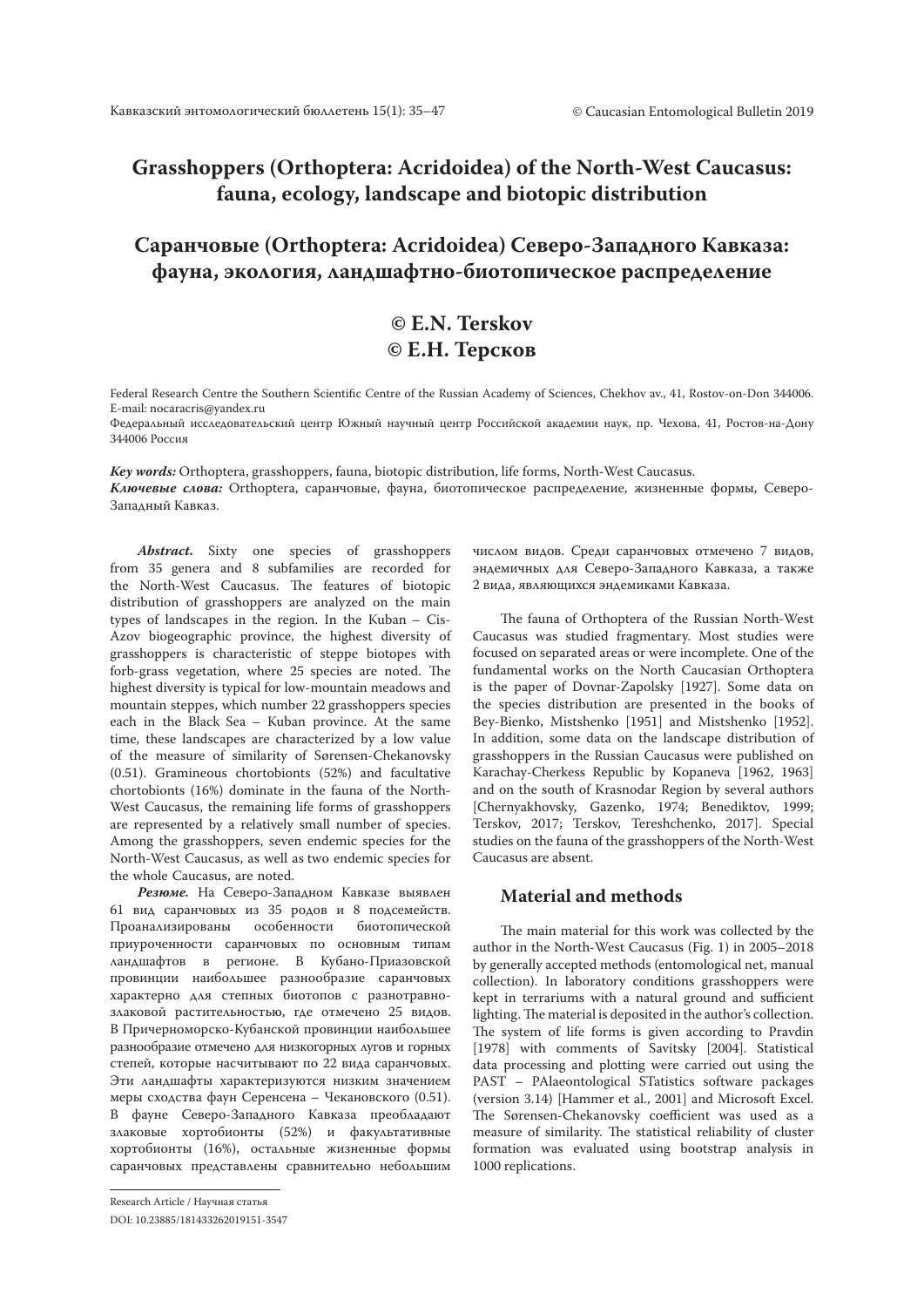

Рис. 1. Регион исследований.

## **Brief physical-geographical characteristics of the studied region**

The territory of the North-West Caucasus is limited by the coast of Black Sea and the Sea of Azov in the west, by the Kumа-Manych depression in the north, by Egorlyk, Kuban and Teberda – Daut river basins in the east, by Psou River basin and the Main Caucasian Range in the south [Kanonnikov, 1977; Sokolov, Tembotov, 1989; Zamotajlov, 1992]. Dovnar-Zapolsky [1927] also indicated similar zoogeographical boundaries of this region. Administratively, this territory covers Krasnodar Region, the Republic of Adygea, the south-western districts of the Rostov Region, the western areas of Stavropol Region, and the western part of the Karachay-Cherkess Republic (Russia). Due to the complexity of the structure of relief, climatic conditions of the North-Western Caucasus are very diverse. Western Ciscaucasia (the largest area of the Western Caucasus) is divided into the Kuban Cis-Azov lowland (north of the valley of the lower Kuban River), the Kuban sloping plain, the Kuban River Delta and the adjacent Taman Peninsula [Milkov, Gvozdetsky, 1986]. According to the physicalgeographical characteristic the Western Ciscaucasia includes two geographical provinces: the Kuban – Cis-Azov province and the Black Sea - Kuban province [Chupakhin, 1974; Milkov, Gvozdetsky, 1986].

The Kuban – Cis-Azov geographical province occupies the north-western part of Ciscaucia. Its surface is composed of loose loamy, sandy-argillaceous and sandy rocks of continental origin. A monotonous terrain prevails here: a low-lying, slightly dissected plain with absolute altitudes 50–150 m. Small elevations crossed by valleys of tributaries of the Kuban River are presented only in the southern part of the province, on the territory of the Kuban sloping plain. The Kuban – Cis-Azov province is characterized by a temperate continental climate with unstable humidification. In the past, steppe and meadow landscapes dominated on this area, but now the territory is completely transformed

to agricultural fields. Phragmites spp. widely covers seaside in the Kuban River Delta.

The Black Sea – Kuban geographical province is characterized by a system of mountain ridges from 600 m in the west (near Anapa) to 3500–4000 m in the east (Teberda River basin). The most typical orography of the province is asymmetrical ridges and ridges steeply ending to the south and gently descending to the north. The climate is temperate continental, with more rainfall. In contrast with lowlands of the North-West Caucasus, summer is cooler, winter is warmer, forest and alpine landscapes are dominated.

## **Taxonomic comments to the list of species**

The superfamily Acridoidea is the largest group of the suborder Caelifera, which includes a significant number of species of grasshoppers. To the present time balanced unified higher classification of Acridoidea is absent. We use combined system with dividing of the superfamily Acridoidea into two families, Pamphagidae and Acrididae, presented in the North Caucasus.

The family Pamphagidae is divided into two subfamilies, Trinchinae and Pamphaginae. This division is supported by many orthopterologists [Latchininsky et al., 2002; Savitsky, 2009, 2010; Ünal, 2011, 2016; Cigliano et al., 2019].

The classification of the family Acrididae is debatable due to numerous phylogenetic reconstructions based on the cytological and molecular data. Results of these reconstructions are so contradictory that they add confusion and significantly complicate the construction of the family system [Bugrov et al., 1993; Gulyaeva et al., 2005; Wang et al., 2008; Li et al., 2011; Vedenina, Mugue, 2011; Defaut, 2012; Zhang et al., 2013; Dong et al., 2015]. In our opinion, Acrididae includes 6 subfamilies, Pezotettiginae, Melanoplinae, Calliptominae, Acridinae, Gomphocerinae and Oedipodinae. The composition of the subfamily Gomphocerinae is the least controversial among specialists, but opinions slightly differ. In particular, here *Euchorthippus* is traditionally considered as a member of the tribe Gomphocerini [Sergeev, 1986; Storozhenko, 1986; Vickery, 1997; Latchininsky et al., 2002; Storozhenko et al., 2015], because the position of this genus in the tribe Chrysochraontini [Defaut, 2012] is insufficiently argued. At least some morphological characters of *Euchorthippus* don't correspond to Chrysochraontini, and genetic markers of only mDNA is not enough reason to transfer the genus to this tribe. In addition, according to the data placed in the GenBank [http://www.ncbi.nlm.nih.gov/genbank] *Euchortippus* is very close to the genus *Chorthippus* of the tribe Gomphocerini. On the other hand, taxonomic innovations proposed by Defout [2012] are fully justified, such as the selection of representatives of the genus *Ramburiella* into the separate tribe Ramburiellini. The genus *Eremippus*, which was previously included in the tribe Dociostaurini, belongs to Aulacobothrini, that supported by morphological [Jago, 1996], cytological [Bugrov et al., 1993] and molecular-genetic [Gulyaeva et al., 2005] data.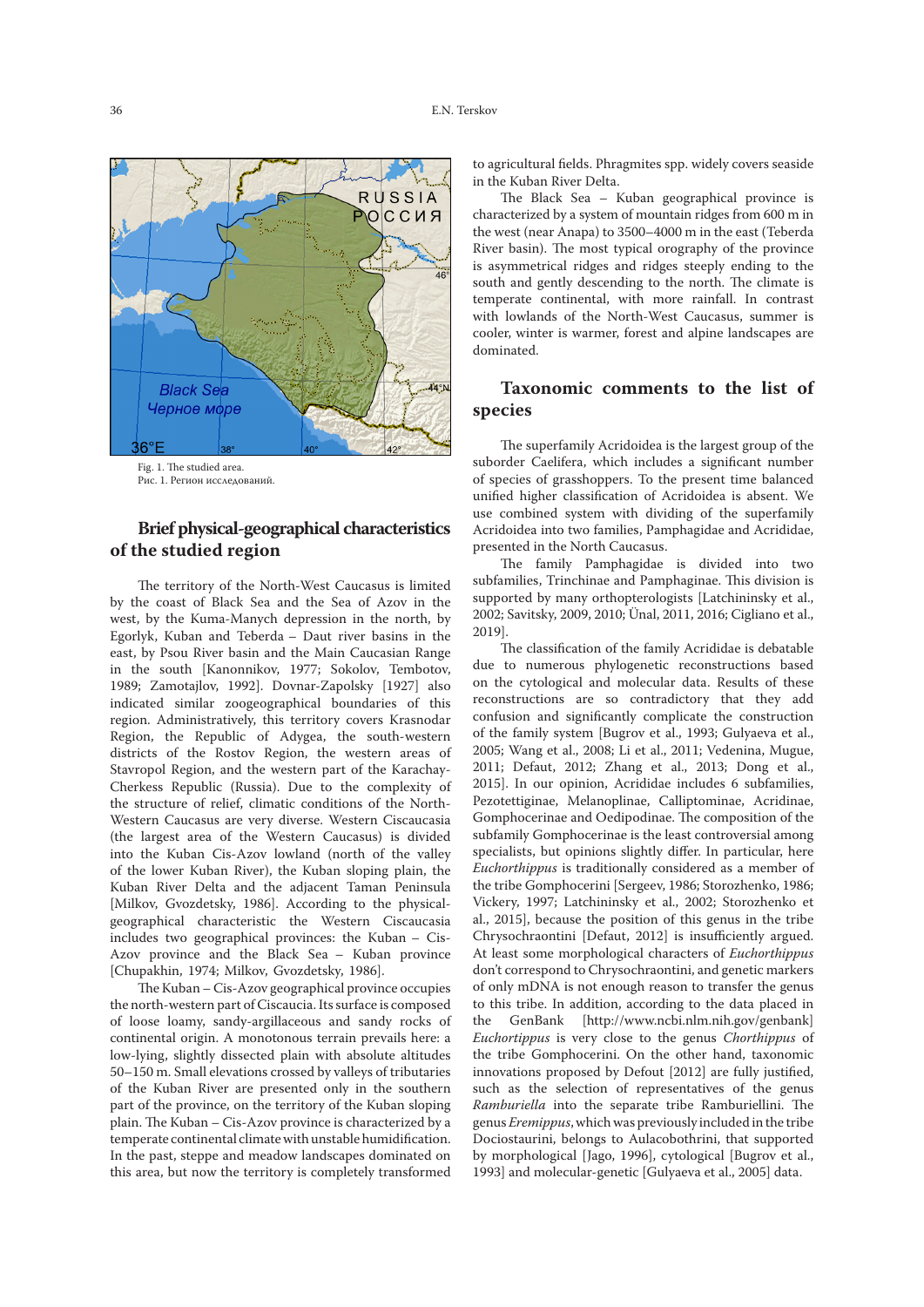#### **List of species**

#### **Superfamily Acridoidea Family Pamphagidae Subfamily Pamphaginae Tribe Nocarodeini** *Nocaracris cyanipes* (Fischer von Waldheim, 1846)

**Material.** Karachay-Cherkess Republic: 2♀, Epchik Mt., 20.07.1992; 1♀, Nazalykol canyon, 12.06.1998; 1♂, 3♀, Zagedan Mt., 10–13.08.2007. **Bionomics.** The species occurs alpine meadow landscapes, but stony habitats. Petrobiontic species.

#### **Family Acrididae Subfamily Calliptaminae** *Calliptamus barbarus barbarus* (Costa, 1836)

**Material.** Rostov Region: 1♂, 4♀, Beglitskaya spit, 27.07.2003; 2♂, Nedvigovka, 19.07.2011; 1♀, Azov, 6.07.2017. Krasnodar Region: 1♂, 2♀, Tamarovskiy, 7.08.2013; 2 $\circled{?}$ , 2 $\circled{>}$ , Novonekrasovskiy, 9.08.2013; 12 $\circled{>}$ , 8 $\circled{>}$ , Achuevskaya spit, 10.08.2013; 2♂, 1♀, Brinkovskaya, 12.08.2013; 1♂, 1♀, 28.11.2015,  $2\delta$ , 10.07.2017, Taman;  $2\delta$ , Taman Peninsula, Karabetova Mt., 29.11.2015; 1♂, 1♀, Batareyka, 16.09.2016; 1♀, 17.09.2016, 1♂, 1♀, 8.07.2017, Beregovoy; 2♀, Bryukhovetskaya, 7.07.2017; 1♀, Glafirovka, 16.07.2017; 1♀, Dolzhanskaya, 16.07.2017; 1♂, 1♀, Krasnyy Oktyabr, 12.07.2018; 1♂, 1♀, Starominskaya, 22.08.2018. Republic of Adygea: 1♂, Lago-Naki Plateau, 18–22.08.2001; 1♀, Gud Mt., 20.08.2007.

**Bionomics.** This widespread species prefers xerophytic open patches of soil or places with sparse vegetation, common in psammophytic biotopes of sea coasts, as well as in human-transformed landscapes with ruderal vegetation, including along roadsides and along the edges of agricultural fields. Facultative chortobiont.

#### *Calliptamus italicus italicus* (Linnaeus, 1758)

**Material.** Rostov Region: 10♂, 5♀, Nedvigovka, 19.07.2011; 3♂, 2♀, Rogozhkino, 21.07.2011; 1♀, Rostov-on-Don, 26.08.2017. Krasnodar Region: 4♀, Brinkovskaya, 12.08.2013; 1♂, 28.06.2015, 1♂, 16.09.2016, 1♂, 2♀, 8.07.2017, Taman; 1♀, Beregovoy, 18.09.2016; 1♂, 1♀, Starotitarovskaya, 11.07.2017; 1♂, 1♀, Dzhiginka, 14.07.2018; 1♂, Batareyka, 24.08.2018. Republic of Adygea:  $1\text{\o}$ ,  $1\text{\o}$ ,  $1\text{\o}$ , Gud Mt., 20.08.2007. Karachay-Cherkess Republic: 2♂, 1♀, Teberda, 7–14.07.2010.

**Bionomics.** It is widespread numerous polyzonal species. It lives in various landscapes, including humantransformed ones. Facultative chortobiont.

#### **Subfamily Pezotettiginae Tribe Pezotettigini** *Pezotettix giornae* (Rossi, 1794)

**Material.** Krasnodar Region: 1♂, 3♀, Gelendzhik, 6.09.2006; 12♂, 11♀, Zaporozhskaya, 17.09.2016; 5♂, 3♀, Anapa, 14.07.2018; 4♂, 3♀, Pervenets, 28.08.2018; 5♂, 5♀, Vyselki, 29.08.2018.

**Bionomics.** This species inhabits forest edges and glades, in thickets and among grassy vegetation. Populations are local, but usually numerous. Previously it was listed only for the Black Sea coast [Mistshenko, 1952]. We found it in several places on the northern macroslope in windbreaks, which possibly are migration corridors for the distribution of this species. Grass-feeding chortobiont.

#### **Subfamily Melanoplinae Tribe Podismini**

*Podisma pedestris sviridenkoi* Dovnar-Zapolsky, 1927

**Note.** This species was indicated for the North-West Caucasus by Dovnar-Zapolsky [1927]: Krasnodar Region (Pseashkho), Karachay-Cherkess Republic (Teberda, Klukhor).

**Bionomics.** The species inhabits the sub-alpine crooked forest at altitudes from 2450 to 2900 m [Kopaneva, 1962]. *Podisma pedestris pedestris* (Linnaeus, 1758) is widely distributed in the Palaearctic, in the south of the European part of Russia the range is limited by the Don River. Grass-feeding chortobiont.

#### *Podisma uvarovi* Ramme, 1926

**Material.** Republic of Adygea: 3♂, 4♀, 22.08.2001, 4♂, 4♀, 26.08.2007, Lago-Naki Plateau; 4♂, 3♀, Abago Mt., 18.08.2015.

**Bionomics.** This species inhabits alpine meadows in the highlands of Adygea and the south of Krasnodar Region; numerous in places of habitat. Grass-feeding chortobiont.

#### *Podisma teberdina* Ramme, 1951

**Material.** Karachay-Cherkess Republic: 2♂, 3♀, Zagedan Mt., 10– 13.08.2007.

**Bionomics.** This species occurs at altitude of 2700 m [Mistshenko, 1952]. Grass-feeding chortobiont.

#### *Podisma satunini* Uvarov, 1916

**Note.** In the North-West Caucasus, this species was listed for Krasnodar Region and the Karachay-Cherkess Republic (in the vicinity of Arkhyz) by Mistshenko [1952] and for Karachay-Cherkess Republic by Chernyakhovskii [2006].

**Bionomics.** The species is presented by three subspecies: *Podisma satunini pallipes* Mistshenko, 1950 (Krasnodar Region), *P. s. coerulipes* Mistshenko, 1950 (Krasnodar Region: Krasnaya Polyana near Aibga Mt.), *P. s. fuscipes* Mistshenko, 1950 (Karachay-Cherkess Republic: Arkhyz River). It occurs in the highlands from 1800 m. Grass-feeding chortobiont.

#### *Micropodisma koenigi* (Burr, 1913)

**Note.** This species was listed for the North-West Caucasus by Mistshenko [1952]: Krasnodar Region (Sochi, Krasnaya Polyana, Kishi River).

**Bionomics.** The species occurs at the altitude 900– 1100 m [Mistshenko, 1952]. Grass-feeding chortobiont.

#### **Subfamily Acridinae Tribe Acridini**

#### *Acrida anatolica* Dirsh, 1949

**Material.** Rostov Region: 1♀, Nedvigovka, 15.08.2005; 2♀, Rostovon-Don, 20.08.2007. Krasnodar Region: 1♀, Armavir, 24.07.2013; 9♂, 4♀, Tamarovskiy, 7.08.2013; 2♂, 6♀, Novonekrasovskiy, 9.08.2013; 3♂, Achuevskaya spit, 10.08.2013; 5 $\Im$ , 4 $\Im$ , Brinkovskaya, 12.08.2013; 2 $\Im$ , 1 $\varphi$ , 27–28.11.2015, 1 $\varphi$ , 16.09.2016, 1 $\varphi$ , 10.07.2017, Taman; 1 $\varphi$ , Taman Peninsula, Karabetova Mt., 29.11.2015; 2♂, 16.09.2016, 3♀, 27–28.08.2018, Chushka spit; 1♀, Batareyka, 16.09.2016; 1♀, Yubileynyy, 16.09.2016; 1♂, 1♀, 18.09.2016, 1♂, 2♀, 23.08.2018, Beregovoy; 1♂, Glafirovka, 6–7.07.2017; 2♂, Bryukhovetskaya, 7.07.2017; 1♂, Krasnyy Oktyabr, 12.07.2018; 1♂, 1♀, Anapa, 13.07.2018; 1♂, 1♀, Dzhiginka, 14.07.2018; 1♀, Starominskaya, 22.08.2018.

**Bionomics.** This species is distributed in the lowland of the North-West Caucasus. It prefers mesophytic Carex-Poaceae association; occurs mainly on meadows near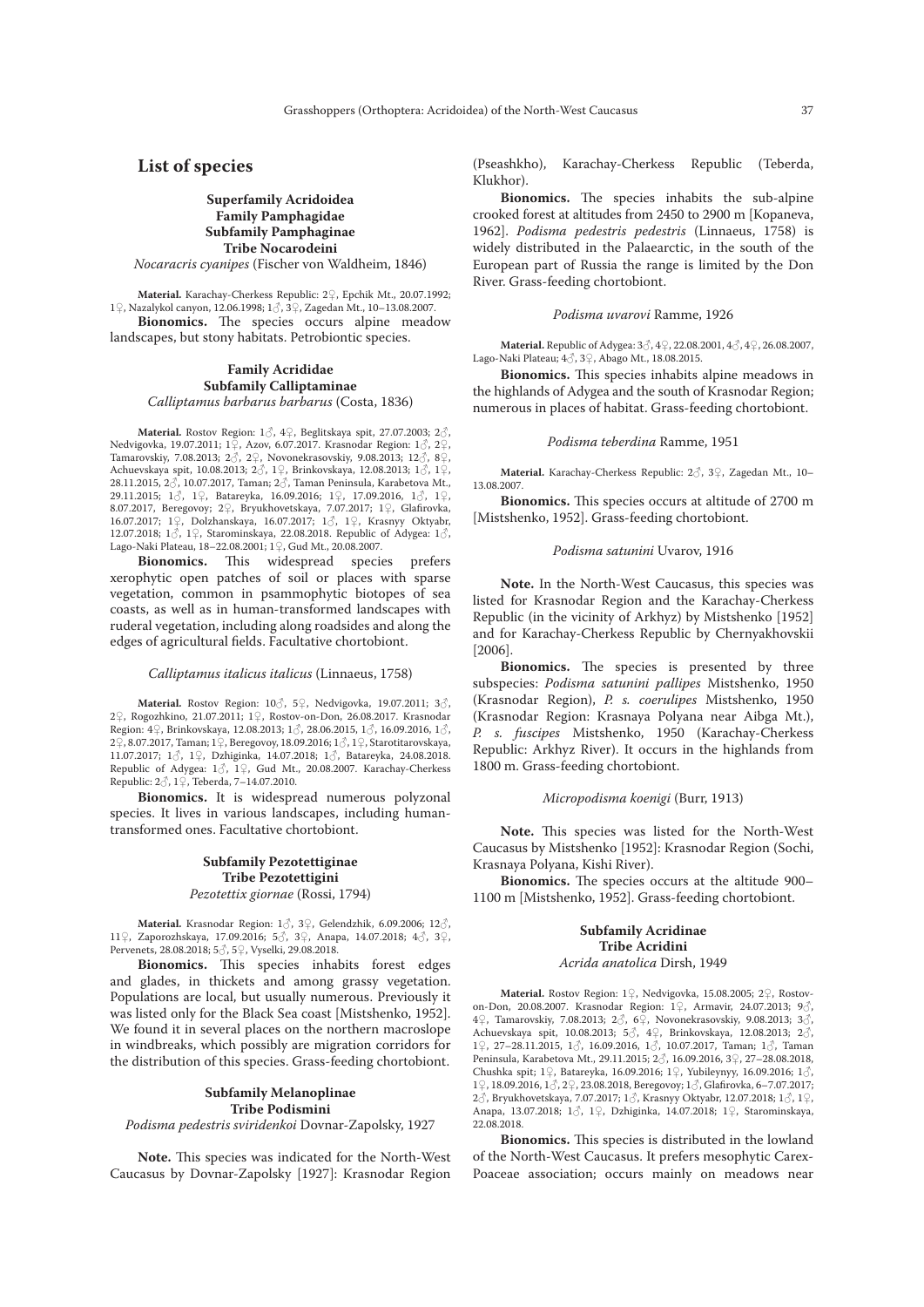numerous reservoirs, including in the coastal marine zone. Somewhere it is a very numerous species. Sedgegramineous chortobiont.

#### **Subfamily Gomphocerinae Tribe Arcypterini** *Arcyptera* (*Arcyptera*) *fusca* (Pallas, 1773)

**Material.** Karachay-Cherkess Republic: 1♂, Teberda, 5.07.2010; 1♂, Gonachkhir canyon, 26.06.2012; 1♀, Dzhamagat canyon, 15.07.2012.

**Bionomics.** This species occurs in natural steppe biotopes with mixed grass vegetation. It is known in preserved virgin steppe areas of the Lower Don region. It was listed for North-West Caucasus by Dovnar-Zapolsky [1927], but since that time has not been recorded; common in steppe biotopes. Gramineous chortobiont.

#### *Arcyptera* (*Pararcyptera*) *microptera microptera* (Fischer von Waldheim, 1833)

**Material.** Rostov Region: 1♀, Novyy Egorlyk, 21.05.2012; 1♂, Yulovskiy, 4.06.2012; 1♂, Stepnoy Kurgan, 20.06.2012; 3♀, Rostov-on-Don, 6.06.2014. Krasnodar Region: 3♂, 3♀, Beregovoy, 8.06.2018.

**Bionomics.** It is early summer species; occurs in natural steppe biotopes with grass vegetation. The species became rare after plowing the steppes. Gramineous chortobiont.

#### **Tribe Ramburiellini**

*Ramburiella* (*Palaeocesa*) *turcomana* (Fischer von Waldheim, 1833)

**Material.** Krasnodar Region: 1♀, Taman, 28.06.2015.

**Bionomics.** The species occurs in psammophytic steppe biotopes with grasses vegetation. Gramineous chortobiont.

#### **Tribe Aulacobothrini**

*Eremippus opacus* (Mistshenko, 1951)

**Note.** This species was described by Mistshenko [Bey-Bienko, Mistshenko, 1951] from Starotitarovskaya (Krasnodar Region, Taman Peninsula).

**Bionomics.** Microthamnobiont.

#### **Tribe Dociostaurini**

*Dociostaurus* (*Dociostaurus*) *maroccanus* (Thunberg, 1815)

**Material.** Rostov Region: 1♀, Baraniki, 20.09.2011. Krasnodar Region: 10♂, 3♀, 8.07.2017, 1♀, 7.06.2018, Beregovoy; 2♂, Starotitarovskaya, 11.07.2017. Republic of Adygea:  $1\text{ and } 7$ , Tybga Mt., 2000 m, 2–3.08.2018. Karachay-Cherkess Republic: 1♂, Dombay Mts., 2100 m, 11.07.2010.

**Bionomics.** Widespread and numerous species on the lowland of the North-West Caucasus. It prefers xerophytic steppe biotopes with mixed vegetation. It also was found in other localities from marine coastal ecosystems to alpine meadows. Facultative chortobiont.

#### *Dociostaurus* (*Kazakia*) *brevicollis* (Eversmann, 1848)

**Material.** Rostov Region: 5♂, 7♀, Rogozhkino, 21.07.2011; 1♂, Baraniki, 20.08.2011; 9♂, 12♀, Yulovskiy, 4–20.06.2012; 1♂, 4♀, Stepnoy Kurgan, 20.06.2012. Krasnodar Region: 4♂, 10♀, Beregovoy, 8.07.2017; 2♂, 3♀, Taman, 10.07.2017; 2♂, 4♀, Starotitarovskaya, 11.07.2017.

**Bionomics.** This species is common in lowlands of the North-West Caucasus; occurs in steppe biotopes with grasses and grass-wormwood vegetation, also was found on roadsides, in agricultural landscapes, in disturbed ecosystems with ruderal vegetation. Facultative chortobiont.

#### **Tribe Chrysochraontini**

*Chrysochraon dispar dispar* (Germar, 1834)

**Material.** Republic of Adygea: 1♂, 1♀, 4.07.2006, 1♂, 17–21.06.2008, Nikel; 1♂, 2♀, Dakhovskaya, 24–26.06.2007; 1♀, 15.09.2014, 1♀, 22.08.2015, Guzeripl, subalpine meadow.

**Bionomics.** Mesophytic vegetation in glades, slopes of beams, subalpine meadows. Specialized phytophil.

*Euthystira brachyptera* (Ocskay, 1826)

**Material.** Krasnodar Region: 5♂, 5♀, Nizhnebakanskaya, 13.07.2017. Karachay-Cherkess Republic:  $4\text{ }3$ ,  $5\text{ }2$ , Teberda, subalpine meadow, 14.07.2010; 3♂, 26♀, Chatipara Mt., subalpine meadow, 15–20.07.2012.

**Bionomics.** Meadow plant communities with grasses; common in the subalpine zone of the North-West Caucasus; local populations were found on the lowland meadows, mainly near reservoirs. Specialized phytophil.

#### **Tribe Gomphocerini**

*Gomphocerus sibiricus caucasicus* Victor, 1840

**Material.** Republic of Adygea: 30♂, 44♀, Tybga Mt., 2000–2650 m, subalpine and alpine meadows, 2–24.08.2018. Karachay-Cherkess Republic: 4♂, 4♀, Zagedan Mt., 10–13.08.2007; 1♀, Teberda, 7–14.07.2010; 3♀, Gonachkhir canyon, 26.06.2012.

**Bionomics.** Subalpine and alpine meadows in high mountainous areas. Gramineous chortobiont.

*Gomphocerippus rufus* (Linnaeus, 1758)

**Note.** This species was recorded for the North-West Caucasus by Dovnar-Zapolsky [1927] from Krasnogorskaya (Karachay-Cherkess Republic).

**Bionomics.** Gramineous chortobiont.

*Stauroderus scalaris scalaris* (Fischer von Waldheim, 1846)

**Material.** Republic of Adygea: 2♂, near Dakhovskaya, Gud Mt., 20.08.2007.

**Bionomics.** The species inhabits steppe areas with grasses vegetation. Gramineous chortobiont.

#### *Pseudochorthippus parallelus* (Zetterstedt, 1821)

**Material.** Rostov Region: 1♂, 1♀, Manychskaya, 1.07.2001; 25♂, 13♀, Nedvigovka, 19.07.2011; 6♂, 4♀, Rogozhkino, 21.07.2011; 1♂, Stepnoy Kurgan, 20.06.2012; 2♂, Azov, 6.07.2017. Krasnodar Region: 2♂, 3♀, Armavir, 24.07.2013; 6♂, 6♀, Temryuk, 7.07.2017; 1♀, 8.07.2017, 1♂, 8.06.2018, Beregovoy,; 2♂, 2♀, Primorskiy, 10.07.2017; 2♂, 1♀, Novorossiysk, Markoth Ridge, 12.07.2017; 1♂, Krasnyy Oktyabr, 12.07.2018. Republic of Adygea:  $2\text{C}$ ,  $2\text{C}$ ,  $18.08.2001$ ,  $3\text{C}$ ,  $10\text{C}$ ,  $18.06.2006$ ,  $1\text{C}$ ,  $1\text{C}$ , 19.08.2006, Nikel; 1♂, 1♀, Dakhovskaya, 28.06.2006; 11♂, 11♀, Guzeripl, subalpine meadow, 15.09.2014; 1♀, Guzeripl, meadow, 22.08.2015; 11 $\delta$ , 21♀, Guzeripl, Tybga Mt., subalpine and alpine meadows, 2000–2600 m, 2–20.08.2018. Karachay-Cherkess Republic: 10♂, 9♀, 7–14.07.2010, 1♂, 1♀, 19–25.08.2018, Teberda.

**Bionomics.** Common throughout all territory of the North-West Caucasus up to 2600 m. The species prefers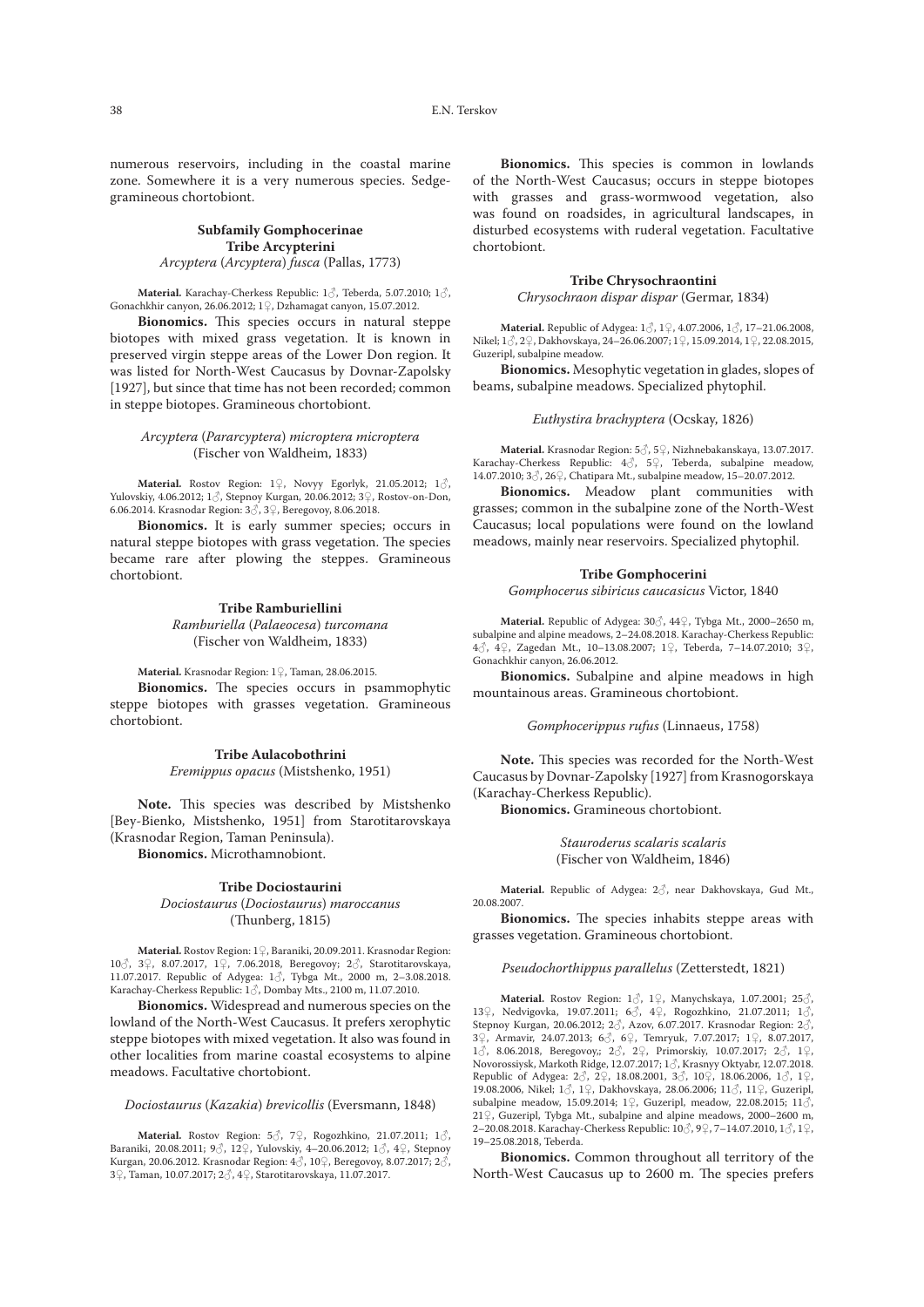mesophytic plant associations; the dominated species on the meadows along the banks of the reservoirs. Gramineous chortobiont.

#### *Chorthippus* (*Сhorthippus*) *abchasicus* Ramme, 1939

**Note.** This species was recorded for the North-West Caucasus by Bey-Bienko and Mistshenko [1951] (Krasnodar Region: Chugush and Achishkho Mountains).

**Bionomics.** It occurs in mixed grass meadows up to 1000 m with dominant vegetation consisting of Rumex sp., Inula grandiflora, Cirsium obvolalum, Dactylus glomerata [Chernyakhovsky, Gazenko, 1974]. Gramineous chortobiont.

#### *Chorthippus* (*Сhorthippus*) *dichrous* (Eversmann, 1859)

**Material.** Rostov Region: 1♂, Stepnoy Kurgan, 20.06.2012; 2♂, 3♀, Rostov-on-Don, 15.07.2018; 4♂, 5♀, Rogozhkino, 20.07.2018. Krasnodar Region: 1♀, Novonekrasovskiy, 9.08.2013; 1♂, Brigadnyy, 9.08.2013; 2♂, 2♀, Glafirovka, 6–7.07.2017; 6♂, 16♀, Beregovoy, 8.07.2017; 1♂, 3♀, Taman, 10.07.2017; 1 $\circ$ , 2 $\circ$ , Starotitarovskaya, 11.07.2017. Republic of Adygea: 1 $\circ$ , Nikel, 18.06.2006.

**Bionomics.** Meadows among mesophytic grasses vegetation; common species in these habitats. Gramineous chortobiont.

#### *Chorthippus* (*Сhorthippus*) *loratus* (Fischer von Waldheim, 1846)

**Material.** Rostov Region: 3♂, 2♀, Baraniki, 20.09.2011; 2♂, 18♀, Krasnyy Manych, 21.09.2011; 1♀, Rostov-on-Don, 26.08.2017. Krasnodar Region: 1♂, 2♀, Sukko, 17.08.2011; 4♂, 5♀, Armavir, 24.07.2013; 12♂, 18♀, Tamarovskiy, 7.08.2013; 12♂, 8♀, Novonekrasovskiy, 9.08.2013; 2♂, Brinkovskaya, 12.08.2013;  $2\hat{O}$ ,  $2\hat{V}$ , 27–28.11.2015,  $2\hat{O}$ ,  $2\hat{V}$ , 16.09.2016, Taman; 1♂, 4♀, Taman Peninsula, Karabetova Mt., 29.11.2015; 2♂, 1♀, Chushka spit, 16.09.2016; 2♂, 2♀, Il'ich, 16.09.2016; 1♂, Batareyka, 16.09.2016; 2♂, 2♀, Yubileynyy, 16.09.2016; 2♂, 1♀, Primorskiy, 16–19.09.2016; 3♀, 17.09.2016, 1 juv., 8.07.2017, Beregovoy; 2♂, 1♀, Zaporozhskaya, 17.09.2016; 1♂, 1♀, Krasnyy Oktyabr, 12.07.2018; 1♂, 1♀, Dzhiginka, 14.07.2018; 6♂, 1♀, Starominskaya, 24.08.2018; 1♂, Chushka spit, 27–28.08.2018. Republic of Adygea: 2♂, 1♀, Prikubansky, 29.08.2018.

**Bionomics.** This species is distributed mainly in the lowland of the North-West Caucasus. It prefers mesophytic biotopes with grassland vegetation. It is also found in windbreaks, along roadsides, in agricultural and natural steppe biocenoses; common species. Gramineous chortobiont.

#### *Chorthippus* (*Сhorthippus*) *dorsatus dorsatus* (Zetterstedt, 1821)

Note. This species was listed by Kopaneva [1963] for the North-West Caucasus in the upper reaches of the Teberda River (Karachay-Cherkess Republic).

**Bionomics.** Moderately humid biotopes in valley meadows (up to 1300 m), on steppe slopes (from 1250 to 2000 m) and in birch glades (from 1300 to 2500 m) [Kopaneva, 1963]. Gramineous chortobiont.

#### *Chorthippus* (*Сhorthippus*) *albomarginatus albomarginatus* (De Geer, 1773)

**Material.** Rostov Region: 1♂, Rogozhkino, 20.07.2017.

**Bionomics.** Meadows among mesophytic grassland vegetation, rare species. Gramineous chortobiont.

#### *Chorthippus* (*Glyptobothrus*) *apricarius major* (Pylnov, 1914)

**Material.** Republic of Adygea: 1♂, 22.08.2001, 1♂, 7♀, 15.08.2007, Lago-Naki Plateau; 1♀, Dakhovskaya, Gud Mt., 24–26.06.2007. Karachay-Cherkess Republic: 34♂, 26♀, Teberda, 6–14.07.2010; 11♂, 9–14.07.2010, 3♂, 3♀, 12–20.07.2012, Teberda, Chatipara Mt.; 5♂, 8♀, Elbrusskiy, 20–21.07.2013.

**Bionomics.** This species is presented in the North-West Caucasus by three subspecies: nominotypical one occurs in lowlands and in some localities in the mountains; the larger subspecies *Ch. apricarius major* is widely distributed in highlands (almost throughout the Caucasus). *Chorthippus apricarius caucasicus* described from Teberda [Bey-Bienko, Mistshenko, 1951] is probably conspecific to *Ch. apricarius major*, because their hiatus is unclear. The status of these two taxa (*major* and *caucasicus*) needs further study. In our studies, only *Ch. apricarius major* was found. It inhabits a variety of biotopes with grassland vegetation, but prefers more mesophytic habitats. It was found in all types of studied landscapes in the highland. On low-mountain meadows and in the mountain steppe it inhabits mainly near-forest glades and shrub vegetation along streams. In juniper woodland it was found only in juniper thickets, avoiding open spaces. On subalpine meadows this subspecies is the dominant taxon and is observed everywhere. In the alpine belt, it was also found everywhere, but its population is lower here than in the subalpine belt. Gramineous chortobiont.

#### *Chorthippus* (*Glyptobothrus*) *macrocerus purpuratus* (Voroncovskij, 1927)

**Material.** Rostov Region: 1♀, Manychskaya, 1.07.2001; 5♂, 11♀, 15– 18.08.2005, 16♂, 14♀, 19.07.2011, Nedvigovka; 1♂, Rogozhkino, 21.07.2011; 2♂, Krasnyy Manych, 21.09.2011; 1♂, Proletarsk, 11.08.2012. Krasnodar Region: 5♀, Tamarovskiy, 7.08.2013; 2♀, Armavir, 24.07.2013; 3♀, Krasnyy Oktyabr, 12.07.2018; 1♂, 1♀, Dzhiginka, 14.07.2018. Republic of Adygea: 1♀, Nikel, 18.06.2006; 1♂, 1♀, Dakhovskaya, Gud Mt., 24–26.06.2007. Karachay-Cherkess Republic: 2♂, Elbrusskiy, 20–21.07.2013.

**Bionomics.** This species includes two subspecies in the North-West Caucasus: *Ch. macrocerus purpuratus* and *Ch. macrocerus ponticus* Mistshenko, 1951 described by Mistshenko [Bey-Bienko, Mistshenko, 1951] from the vicinity of Tuapse and Gelendzhik (Krasnodar Region). *Chorthippus macrocerus purpuratus* is common throughout the North-West Caucasus, where it occurs in various biotopes. Gramineous chortobiont.

#### *Chorthippus* (*Glyptobothrus*) *porphyropterus* (Voroncovskij, 1928)

**Note.** This species was listed by Benediktov [1999] for the North-West Caucasus from Maykop (Republic of Adygea) and Teberda (Karachay-Cherkess Republic). **Bionomics.** Gramineous chortobiont.

#### *Chorthippus* (*Glyptobothrus*) *biguttulus biguttulus* (Linnaeus, 1758)

**Material.** Rostov Region: 2♂, Rostov-on-Don, 15.07.2018. Krasnodar Region: 2♂, 2♀, Beregovoy, 8.07.2017.

**Bionomics.** This species is widely distributed throughout the territory of the North West Caucasus. It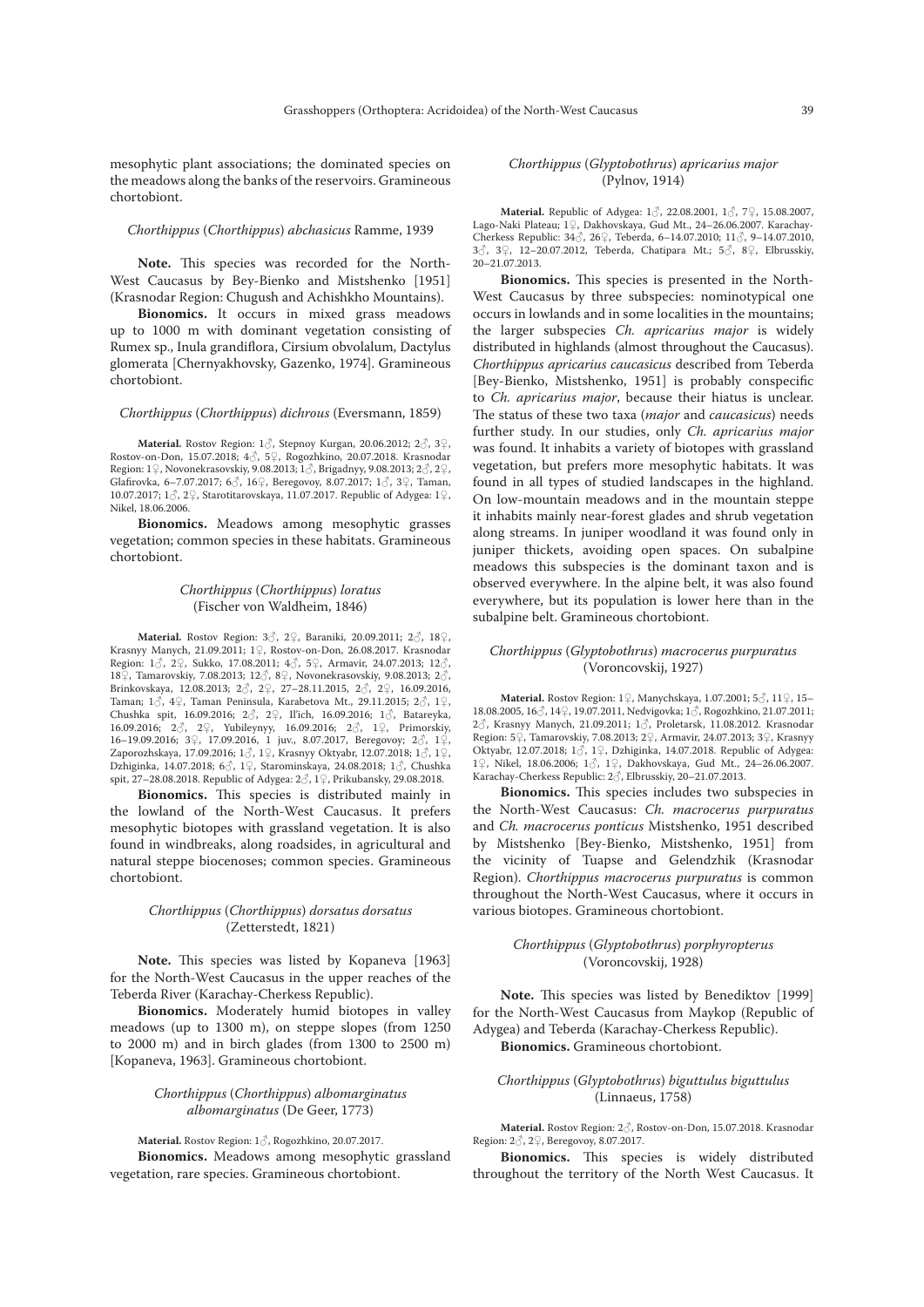occurs in xerophytic and moderately xerophytic steppe biotopes. Gramineous chortobiont.

#### *Chorthippus (Glyptobothrus) pullus* (Philippi, 1830)

**Material.** Karachay-Cherkess Republic: 5♂, 12♀, 7–14.07.2010, 1♀, 19–25.08.2018, Teberda; 1♀, Elbrusskiy, 20–21.07.2013; 1♀, Dzhamagat canyon, 19–25.08.2018.

**Bionomics.** This species is rare in the region and known only by local populations. It occurs in moist mixed grass associations, usually at the borders of tree-shrub communities. Gramineous chortobiont.

#### *Chorthippus (Glyptobothrus) vagans* (Eversmann, 1848)

**Note.** This species was recorded by Kopaneva [1963] for the North-West Caucasus in the upper valley of Teberda River (Karachay-Cherkess Republic).

**Bionomics.** It was found in mixed grass meadow steppe biotopes [Kopaneva, 1963]. Gramineous chortobiont.

#### *Chorthippus* (*Glyptobothrus*) *elbrusianus* Bey-Bienko, 1941

**Material.** Karachay-Cherkess Republic: 1♂, 2♀, Zagedan Mt., 10.08.2007.

**Note.** This species is also known from the type locality (Karachay-Cherkess Republic, Elbrus Mt., Malka River) and listed by Chernyakhovsky and Gazenko [1974] for Avadkhara canyon (Abkhazia) and slopes of Aibga Mt. (Krasnodar Region of Russia).

This species is considered by some researchers as a synonym of *Chorthippus fallax* [Cigliano et al., 2019]. In our work *Chorthippus elbrusianus* is interpreted as an independent species, which is supported by some specialists [Bey-Bienko, Mistshenko, 1951; Storozhenko, 2002].

**Bionomics.** The species occurs in the highlands of the North-West Caucasus and inhabits moist subalpine meadows at an altitude 2000 m [Chernyakhovsky, Gazenko, 1974]. Gramineous chortobiont.

#### *Euchorthippus pulvinatus* (Fischer von Waldheim, 1846)

**Material.** Rostov Region: 1♀, Donskoy, 7–11.10.2008; 20♂, 42♀, Nedvigovka, 19.07.2011; 7♂, 11♀, Rogozhkino, 21.07.2011; 2♂, Baraniki, 20.09.2011; 4♂, 3♀, Stepnoy Kurgan, 20.06.2012; 5♂, 7♀, Yulovskiy, 20.06.2012. Krasnodar Region: 2♀, Armavir, 24.07.2013; 1♂, 1♀, Tamarovskiy, 7.08.2013; 1♂, Brinkovskaya, 12.08.2013; 2♂, 1♀, 29.06.2015, 1♀, 10.07.2017, Taman; 2♂, 3♀, Beregovoy, 8.07.2017; 3♂, 2♀, Starotitarovskaya, 11.07.2017. Republic of Adygea: 1♀, Lago-Naki Plateau, 26.08.2007.

**Bionomics.** This species is widely distributed throughout the territory of the North West Caucasus. It occurs in xerophytic and moderately xerophytic steppe biotopes with obligatory participation of cereal grasses. It prefers Stipa-Poaceae associations, where it is the background species. The species inhabits forest shelter belts and edges of agrarian landscapes and can be found up to 2000 m. Gramineous chortobiont.

#### *Myrmeleotettix antennatus* (Fieber, 1853)

**Material.** Rostov Region: 1♂, Obukhovka, 4.07.2005; 12♂, 10♀, Rogozhkino, 21.07.2011.

**Bionomics.** Local populations of the species are confined with sand-steppe communities with grassland vegetation. Gramineous chortobiont.

#### **Tribe Stenobothrini**

*Stenobothrus nigromaculatus* (Herrich-Schäffer, 1840)

**Material.** Republic of Adygea: 1♂, 2♀, Lago-Naki Plateau, 22.08.2001. **Bionomics.** This species occurs in areas with forbfescue-feather grass vegetation. Gramineous chortobiont.

#### *Stenobothrus mistshenkoi* Woznessenskij, 1998

**Material.** Republic of Adygea: 1♂, 2♀, Guzeripl, Tybga Mt., 24.08.2018. **Bionomics.** This species occurs in subalpine meadows at an altitude of about 2100 m, where it inhabits xerophytic areas with thickets of blueberries, rhododendron and junipers. Gramineous chortobiont.

#### *Stenobothrus lineatus* (Panzer, 1796)

**Material.** Republic of Adygea: 5♂, 5♀, Lago-Naki Plateau, 20.08.2006. Karachay-Cherkess Republic: 1♀, Dzhamagat canyon, 19–25.08.2018.

**Bionomics.** This species is represented by the nominatypical subspecies. It occurs in moderately moist steppe biotopes. Gramineous chortobiont.

#### *Stenobothrus fischeri fischeri* (Eversmann, 1848)

**Material.** Rostov Region: 8♂, 8♀, 4.06.2012, 2♂, 11♀, 20.06.2012, Yulovsky; 2♂, Stepnoy Kurgan, 20.06.2012; 5♂, 11♀, Rostov-on-Don, 6.06.2014.

**Bionomics.** It is an early summer species, which inhabits moderately xerophytic forb-fescue-feather grass steppe areas. Migrations of populations can be related with outbreaks. Such phenomenon was observed in 2014 in the territory of Rostov-on-Don. The main habitat of the species occupies the north of the North West Caucasus, but the species was found within the Kuma-Manych depression (personal author's information). Gramineous chortobiont.

#### *Stenobothrus miramae* Dirsh, 1931

**Material.** Krasnodar Region: 2♂, 3♀, Taman, 28.06.2015; 5♂, 13 $\mathord{\text{\rm Q}}$ , 8.07.2017, 1 $\mathord{\text{\rm S}}$ , 5 $\mathord{\text{\rm Q}}$ , 8.06.2018, Beregovoy; 3 $\mathord{\text{\rm S}}$ , 6 $\mathord{\text{\rm Q}}$ , Starotitarovskaya, 11.07.2017; 2♂, 2♀, Novorossiysk, Markoth Ridge, 12.07.2017.

**Bionomics.** Previously this species was recorded by Terskov [2017] for the North-West Caucasus (Taman). It occurs throughout the Taman Peninsula and the Black Sea coast to Novorossiysk, inhabing plains and foothill steppe slopes with grassland vegetation. Gramineous chortobiont.

#### *Omocestus* (*Omocestus*) *viridulus* (Linnaeus, 1758)

**Material.** Republic of Adygea: 3♂, 12♀, 22.08.2001, 1♂, 2♀, 24.08.2007, Lago-Naki Plateau; 10♂, 4♀, Dakhovskaya env., glade near beech-hornbeam forest, 1000 m, 24.06.2006; 4♂, 3♀, Abago Mt., 18.08.2015; 5♂, 8♀, 15.09.2014, 3♀, 22.08.2015, Guzeripl, subalpine meadow; 5♀,  $T_{\rm v}$   $T_{\rm v}$   $T_{\rm v}$   $T_{\rm v}$   $T_{\rm v}$   $T_{\rm v}$   $T_{\rm v}$   $T_{\rm v}$   $T_{\rm v}$   $T_{\rm v}$   $T_{\rm v}$   $T_{\rm v}$   $T_{\rm v}$   $T_{\rm v}$   $T_{\rm v}$   $T_{\rm v}$   $T_{\rm v}$   $T_{\rm v}$   $T_{\rm v}$   $T_{\rm v}$   $T_{\rm v}$   $T_{\rm v}$   $T_{\rm v}$   $T_{\rm v}$   $T_{\rm$ 1♀, Zagedan Mt., 10–13.07.2007; 22♂, 22♀, Teberda, 7–14.07.2010; 1♀, Teberda, alpine and subalpine zones of Malaya Khatipara Mt., 20.07.2012.

**Bionomics.** This species occurs in mesophytic biotopes among graminoid vegetation throughout the North-West Caucasus, from mixed grass meadows in the foothills to high-alpine meadows. Gramineous chortobiont.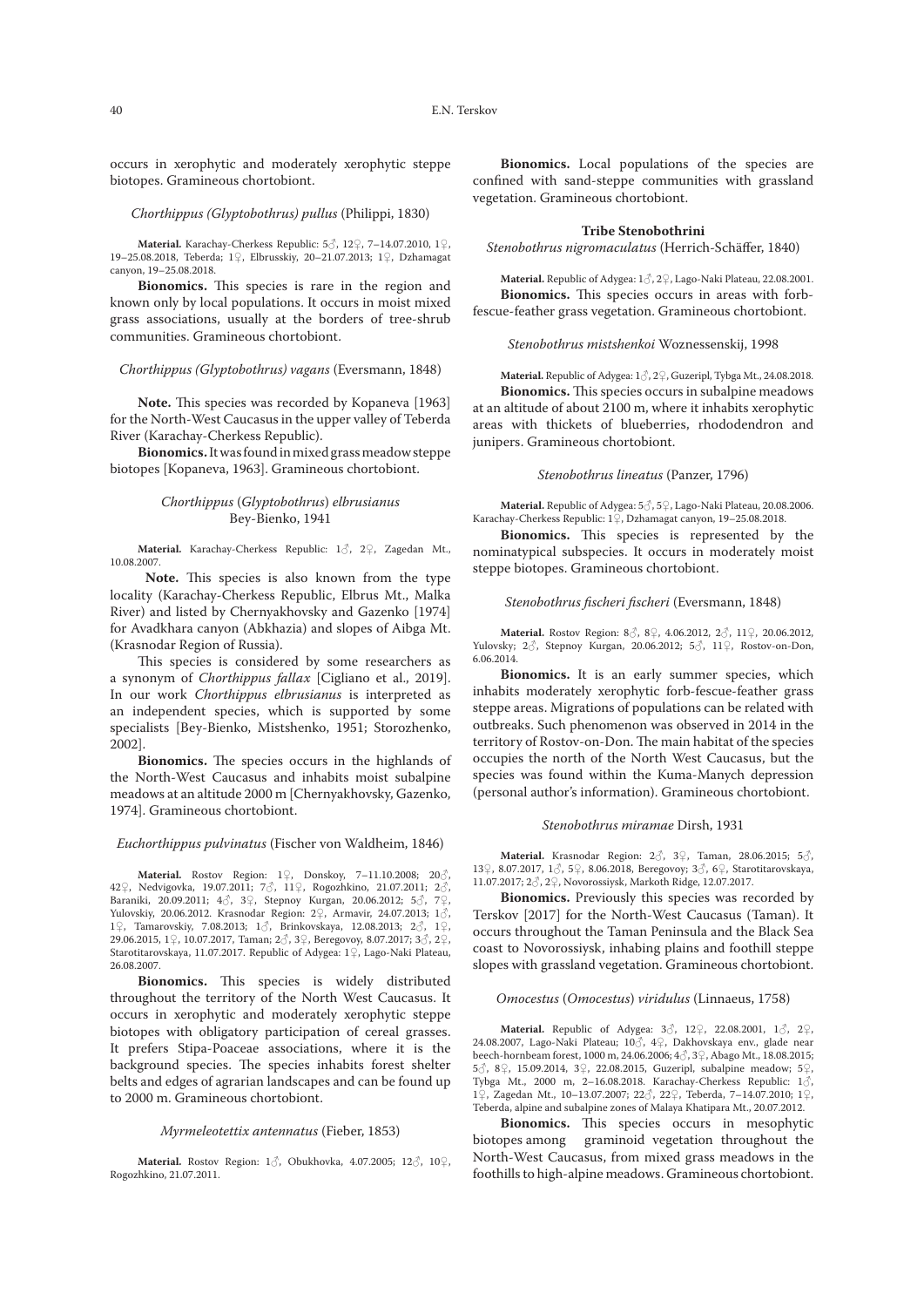*Omocestus* (*Omocestus*) *petraeus* (Brisout de Barneville, 1856)

**Material.** Krasnodar Region: 6♂, 7♀, Starotitarovskaya, 11.07.2017. **Bionomics.** This species was listed by Dovnar-Zapolsky [1927] for Rostov-on-Don and Aksay (Rostov Region); occurs in xerophytic grass fescue steppe biotopes with low grasses vegetation. Gramineous chortobiont.

#### *Omocestus* (*Omocestus*) *haemorrhoidalis* (Charpentier, 1825)

**Material.** Rostov Region: 1♂, Rogozhkino, 21.07.2011; 5♀, Baraniki, 20.09.2011; 2♂, Stepnoy Kurgan, 20.06.2012. Karachay-Cherkess Republic: 1♂, 4♀, Teberda, 7–14.07.2010; 5♂, 6♀, Elbrusskiy, 20–21.07.2013.

**Bionomics.** This species is represented by the nominatypical subspecies. It inhabits moderately xerophytic biotopes with graminoid vegetation, common; rare in agrarian landscapes. Gramineous chortobiont.

#### **Subfamily Oedipodinae Tribe Locustini**

*Locusta migratoria migratoria* (Linnaeus, 1758)

**Material.** Rostov Region: 1♀, Rostov-on-Don, 30.07.2017; 2♂, 2♀, Kagalnik, 15.10.2018. Krasnodar Region: 1♀, Novonekrasovskiy, 9.08.2013; 1♀, Achuevskaya spit, 10.08.2013; 3♂, 6♀, Brinkovskaya, 12.08.2013; 1♂, 3♀, Sadki, 9.08.2015; 1♀, 8.07.2017, 1♀, 22.08.2018, Beregovoy.

**Bionomics.** The species occurs among mesophytic vegetation near water reservoirs with the obligatory participation of reeds. Periodically outbreaks are observed. The migratory locust has permanent centers of mass reproduction in agrocenoses in the southern districts of Rostov and Krasnodar regions. As a result the herd phase of *Locusta migratoria* occurs on farmlands and in delta parts of Don and Kuban rivers. The species lives in solitary phase along shores of small rivers and sea coasts. Gramineous chortobiont.

#### *Oedaleus decorus* (Germar, 1825)

**Material.** Rostov Region: 1♂, 1♀, Rogozhkino, 21.07.2011; 2♂, 2♀, Stepnoy Kurgan, 20.06.2012. Krasnodar Region: 2♀, Beregovoy, 8.07.2017.

**Bionomics.** This species occurs in lowlands of the North West Caucasus. It prefers areas with sparse vegetation well warmed by the sun. Undercovering geophil.

#### *Psophus stridulus* (Linnaeus, 1758)

**Material.** Republic of Adygea: 1♂, Lago-Naki Plateau, 26.08.2007.

**Bionomics.** The species occurs among mixed grass vegetation in the highlands of the North West Caucasus. It was listed by Chernyakhovsky and Gazenko, [1974] for lowgrass meadows on the slopes of Achishkho Mt. (Republic of Adygea). Undercovering geophil.

#### **Tribe Epacromiini**

*Aiolopus thalassinus thalassinus* (Fabricius, 1781)

**Material.** Rostov Region: 2♂, 1♀, Baraniki, 20.09.2011; 2♂, 3♀, Donskoy Island, 16.09.2014. Krasnodar Region: 1♀, Gulkevichi, 19.06.1927; 1♂, Taman, 3.10.1927; 1♀, Sochi, 19.02.2006; 2♂, 5♀, Novonekrasovskiy, 9.08.2013; 2♂, 5♀, Achuevskaya spit, 10.08.2013; 8♂, 13♀, Brinkovskaya, 12.08.2013; 1♀, Sadki, 9.08.2015; 2♀, Taman Peninsula, Karabetova Mt., 29.11.2015; 1♀, Primorskiy, 16–19.09.2016; 1♀, Bryukhovetskaya, 7.07.2017; 2♂, 2♀, Beregovoy, 8.07.2017; 1♂, 1♀, Glafirovka, 16.07.2017.

**Bionomics.** This species inhabits different mesophytic (including halophytic) biotopes. Facultative chortobiont.

*Aiolopus strepens strepens* (Latreille, 1804)

**Note.** This species was recorded by Bey-Bienko and Mistshenko [1951] for the Black Sea coast of the Caucasus. **Bionomics.** This species inhabits different mesophytic (including halophytic) biotopes. Facultative chortobiont.

> *Epacromius pulverulentus* (Fischer von Waldheim, 1846)

**Material.** Rostov Region: 3♂, 1♀, Baraniki, 20.09.2011; 1♂, 1♀, Donskoy Island, 16.09.2014. Krasnodar Region: 3♂, Novonekrasovskiy, 9.08.2013; 1♂, 5♀, Achuevskaya spit, 10.08.2013; 8♂, 13♀, Brinkovskaya, 12.08.2013; 2♀, Taman Peninsula, Karabetova Mt., 29.11.2015; 1♀, Primorskiy, 16–19.09.2016; 2♂, 2♀, Beregovoy, 8.07.2017.

**Bionomics.** This species inhabits different mesophytic (including halophytic) biotopes, often together with *Aiolopus thalassinus*. Facultative chortobiont.

> *Epacromius tergestinus tergestinus* (Megerle von Mühlfeld, 1825)

**Material.** Rostov Region: 1♂, 2♀, Baraniki, 20.09.2011.

**Bionomics.** Probably, the main range of the species is located outside the North West Caucasus, but it was found in Kuma-Manych depression. It prefers areas with sparse meadow vegetation, inhabits weak and strong wellmoistened salt marshes along the banks of water bodies, arrives at light [Savitsky, 2013]. Facultative chortobiont.

#### *Platypygius crassus* (Karny, 1907)

**Material.** Rostov Region: 1♀, 6.06.1927, 1♀, 6.07.2007, Proletarsk. Krasnodar Region: 2♂, 1♀, Primorsko-Ahtarsk, 10.08.2013; 5♂, 4♀, Achuevskaya spit, 10.08.2013; 9♂, 3♀, Brinkovskaya, 12.08.2013; 1♂, 1♀, 18.09.2016, 9♂, 2♀, 8.07.2017, Beregovoy; 1♀, Glafirovka, 6–7.07.2017; 1♂, 1♀, Taman, 10.07.2017; 3♂, 4♀, Starotitarovskaya, 11.07.2017; 1♀, Batareyka, 24.08.2018.

**Bionomics.** This species was found in various salt marshes together with *Aiolopus thalassinus* and *Epacromius pulverulentus*; common in the Kuma-Manych depression and in the coastal zone of the east of the Sea of Azov region including numerous firths. Facultative chortobiont.

#### *Paracinema tricolor bisignata* (Charpentier, 1825)

**Material.** Rostov Region: 1♂, Rostov-on-Don, 15.08.2007.

**Bionomics.** Distribution of the subspecies in the North-West Caucasus is unknown. It occurs in meadows along river banks and other water reservoirs among sedgegrass vegetation. Specialized phytophil.

#### **Tribe Acrotylini**

*Acrotylus longipes longipes* (Charpentier, 1845)

**Material.** Krasnodar Region: 10♂, 6♀, 16.09.2016, 1♂, 27–28.08.2018, Chushka spit; 7♂, 6♀, Veselovka, 19.09.2016; 1♀, Taman, 10.07.2017; 5♂, 5♀, Anapa, 13.07.2018.

**Bionomics.** Data on distribution and bionomics of the species were published earlier [Terskov, 2017; Terskov, Tereshchenko, 2017]. Eremobiont.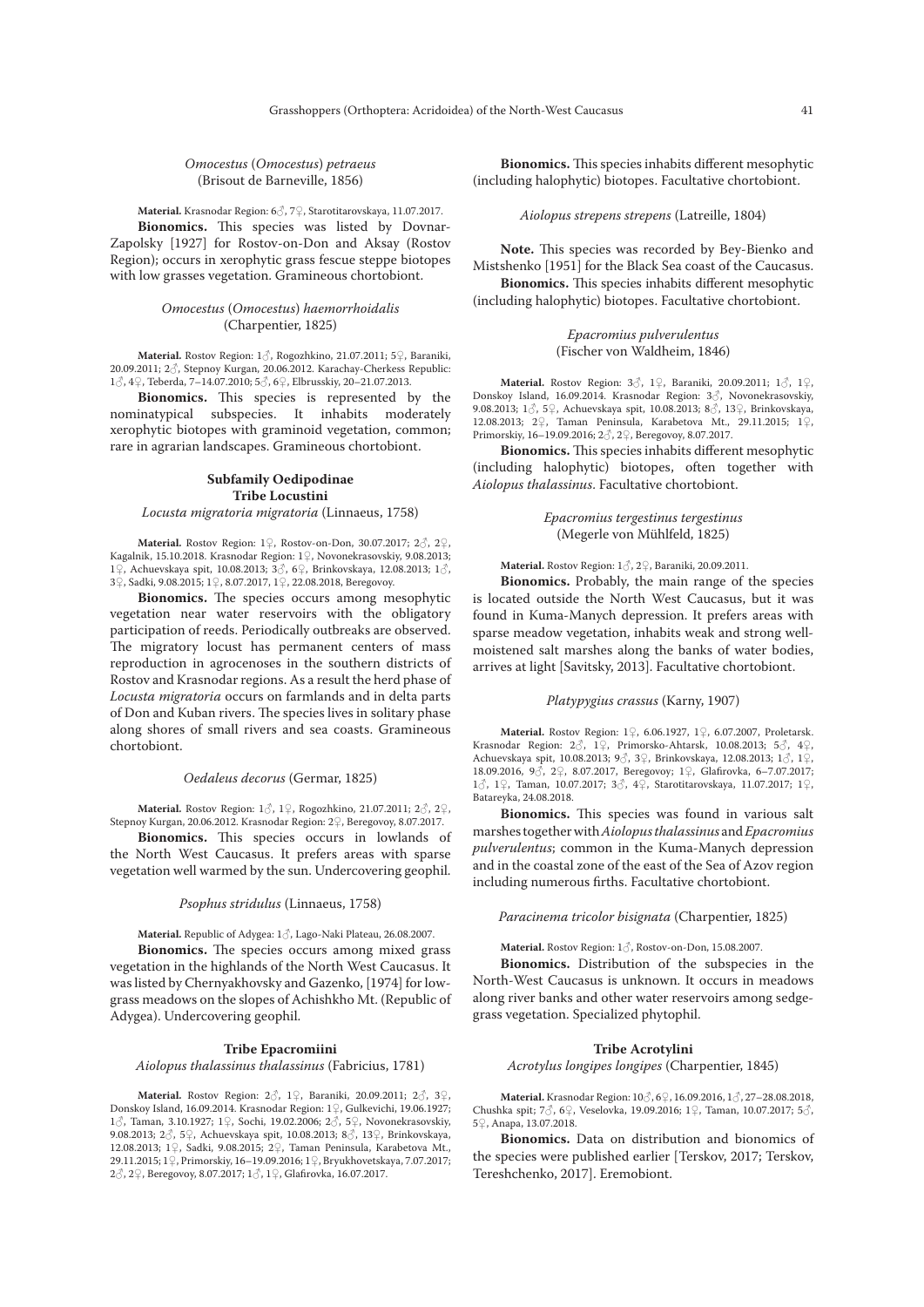*Mioscirtus wagneri wagneri* (Eversmann, 1859)

**Material.** Rostov Region: 1♀, Baraniki, 20.09.2011.

**Bionomics.** The species occurs in bare salt marshes in Kuma-Manych depression. Eremobiont.

#### *Oedipoda caerulescens caerulescens* (Linnaeus, 1758)

**Material.** Rostov Region: 1♂, Nedvigovka, 19.07.2011; 2♂, Rogozhkino, 21.07.2011; 2♂, 1♀, Krasnyy Manych, 21.09.2011; 1♂, Stepnoy Kurgan, 20.06.2012. Krasnodar Region: 1♀, Sukko, 17.08.2011; 1♂, 2♀, Bolshoy Utrish, 19.08.2011; 1♀, Novonekrasovskiy, 9.08.2013; 43 Brinkovskaya, 12.08.2013; 1♂, Kabardinka, 8.09.2014; 1♂, 28.11.2015, 3♂, 10.07.2017, Taman; 1♂, 1♀, Chushka spit, 16.09.2016; 1♀, Beregovoy, 18.09.2016; 3 juv., Temryuk, 7.07.2017; 1♂, Dolzhanskaya split, 16.07.2017; 1♂, 1♀, Dzhiginka, 14.07.2018; 1♂, Golubitskaya, 28.08.2018. Karachay-Cherkess Republic: 7♂, 2♀, 7–14.07.2010, 1♀, 19–25.08.2018, Teberda; 1♀, Dzhamagat canyon, 19–25.08.2018.

**Bionomics.** It is common species in the lowlands of the North-West Caucasus, reaching 2000 m [Kopaneva, 1962]. It prefers open areas of soil with sparse vegetation. Often it is found on roadsides, in agricultural landscapes, as well as in damaged ecosystems with ruderal vegetation. Eremobiont.

#### *Celes variabilis variabilis* (Pallas, 1771)

**Material.** Rostov Region: 5♂, Yulovskiy, 4.06.2012. Krasnodar Region: 13♂, 9♀, 8.07.2017, 1♂, 7.06.2018, Beregovoy; 2♂, Novorossiysk, Markoth Ridge, 12.07.2017.

**Bionomics.** The species lives in steppe biotopes among mixed grass vegetation. Facultative chortobiont.

#### **Tribe Parapleurini**

*Mecostethus parapleurus parapleurus* (Hagenbach, 1822)

**Material.** Rostov Region: 1♀, Obukhovka, 4.07.2005; 3♂, 1♀, Rogozhkino, 21.07.2011; 1♀, Donskoy Island, 16.09.2014. Krasnodar Region:  $1\hat{C}$ ,  $2\hat{C}$ , Armavir, 24.07.2013. Republic of Adygea:  $1\hat{C}$ , 18.08.2001, 22 $\vec{a}$ , 20 $\varphi$ , 18.06.2006, 6 $\vec{a}$ , 3 $\varphi$ , 4.07.2006, Nikel; 2 $\vec{a}$ , Dakhovskaya, 18.07.2006. Karachay-Cherkess Republic:  $1\vec{\diamond}$ , Elbrusskiy, 20–21.07.2013; 1♀, Dzhamagat canyon, 19–25.08.2018; 1♀, Teberda, 19–25.08.2018.

**Bionomics.** It is a moisture-loving species which inhabits various meadows with grassland vegetation along the banks of water bodies and in the lower reaches of the beams. Gramineous chortobiont.

#### *Stethophyma grossum* (Linnaeus, 1758)

**Material.** Karachay-Cherkess Republic: 1♂, 6♀, Teberda, 19– 25.08.2018.

**Bionomics.** This species occurs in wet meadows. Gramineous chortobiont.

#### **Tribe Sphingonotini**

*Sphingonotus* (*Sphingonotus*) *caerulans caerulans*  (Linnaeus, 1767)

**Material.** Krasnodar Region: 3♂, 2♀, Sukko, 17.08.2011; 25♂, 17♀, Achuevskaya spit, 10.08.2013; 1♂, Brinkovskaya, 12.08.2013; 1♀, Beregovoy, 8.07.2017; 1 $\beta$ , Taman, 10.07.2017; 2 $\beta$ , Dolzhanskaya split, 16.07.2017; 2 $\beta$ , Golubitskaya, 28.08.2018.

**Bionomics.** The species inhabits sandy coasts of the Black and Azov seas, where it is dominant. It is also found in the psammophytic steppe, where it is common. Eremobiont.

#### *Pseudoceles oedipodioides* Bolívar, 1899

**Notes.** This species was recorded by Bey-Bienko, Mistshenko [1951] for the south of Krasnodar Region (mountains near Anapa and Novorossiysk).

**Bionomics.** This species inhabits dry lowlands with stony slopes and screes [Bey-Bienko, Mistshenko, 1951]. However, we did not find *Pseudoceles oedipodioides* in special studies in the vicinity of Anapa and Novorossiysk. Eremobiont.

#### *Pseudoceles obscurus* (Uvarov, 1927)

**Notes.** *Pseudoceles obscurus* was found in central and eastern parts of the Main Caucasian Ridge at heights not less than 1200 m [Bey-Bienko, Mistshenko, 1951], but this species can probably be found in the North-West Caucasus during further investigations. The species was previously recorded for the vicinity of the considered borders of the North-West Caucasus [Terskov, 2014].

#### **Results and discussion**

Sixty one species of grasshoppers from 35 genera and 2 families are recorded for the territory of the North-West Caucasus. The obtained data on the biotopic distribution of grasshoppers allows to identify the features of their landscape distribution in the studied region. Details are provided in Table 1.

The highest diversity of grasshoppers in the Kuban – Cis-Azov biogeographic province is observed in steppe biotopes with forb-grass vegetation. Twenty five species (41% of the total number of species) are listed here. Such species as *Celes variabilis*, *Oedipoda caerulescens*, *Calliptamus italicus*, *Arcyptera microptera* are common in the preserved natural areas; *Stenobothrus fischeri* is distributed in the north of the biogeographic province, and *Stenobothrus miramae* in the Black Sea region. *Myrmeleotettix antennatus* and *Ramburiella turcomana* were found in psammophyte steppe. *Chorthippus biguttulus* and *Ch. macrocerus* are dominant species in steppe areas throughout the Kuban – Cis-Azov biogeographic province.

The diversity is visibly lower in the meadows near various water bodies. Only 16 species of grasshoppers (26% of the total number of species) were registered here. The dominant species are *Сhorthippus parallelus*, *Ch. dichrous*, *Ch. loratus*. Additionally, *Acrida anatolica* is common in the coastal areas of the Sea of Azov.

Salt marshes are located mainly along the edges of estuaries and sea coasts, as well as in Kuma-Manych depression. Twelve species of grasshoppers (19.5% of the total number of species) are recorded here, from which three species (*Aiolopus thalassinus*, *Epacromius pulverulentus*, *Platypygius crassus*) is widely distributed in the Cis-Azov region. *Aiolopus strepens* is added to the fauna of the Black Sea region among listed species. Halophilic species, such as *Epacromius tergestinus* and *Mioscirtus wagneri*, migrated on the North-West Caucasus from the east through Kuma-Manych depression. Other species recorded for this type of landscape are found only on the periphery of salt marshes.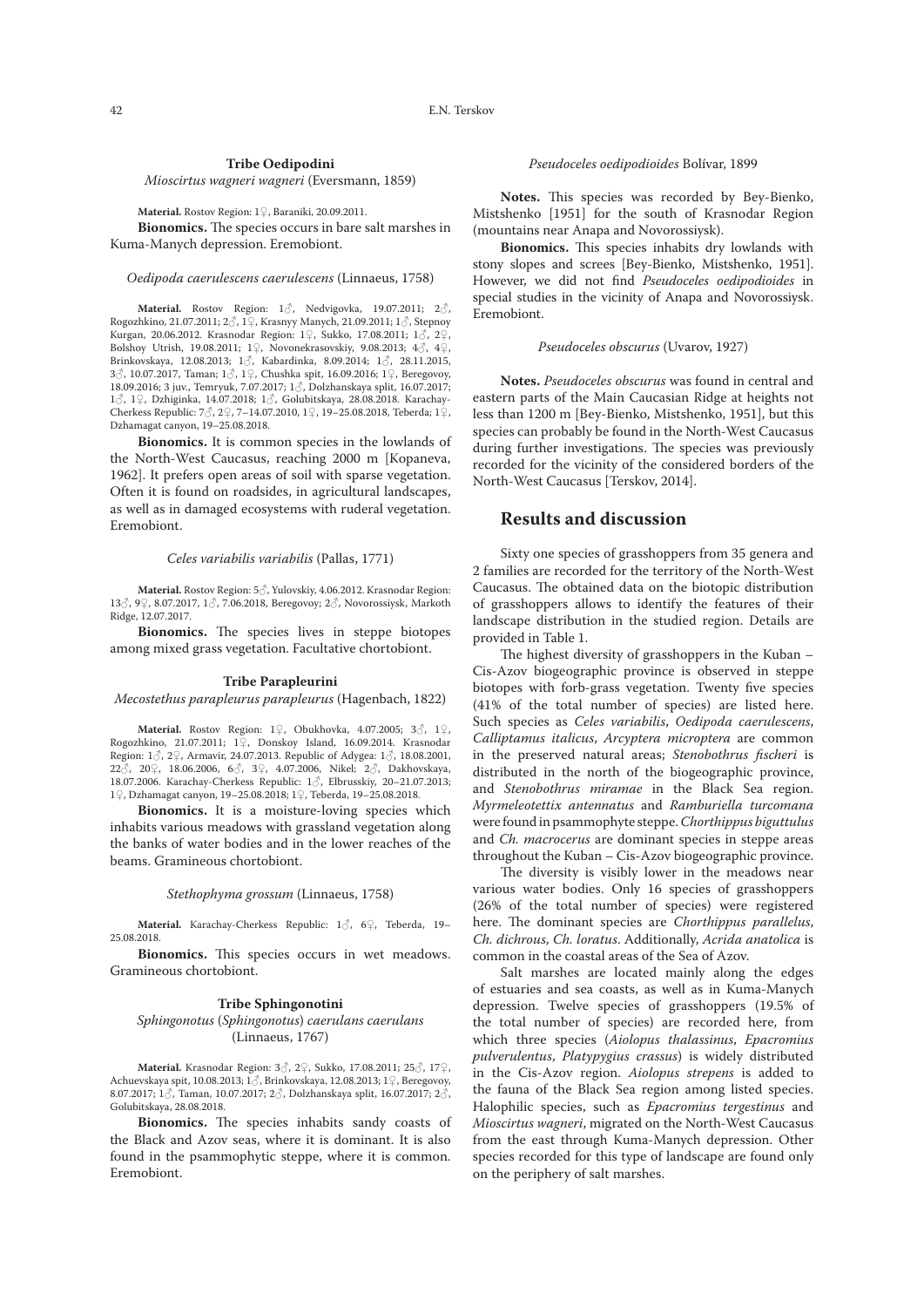|                | Species / Виды               | Types of landscapes / Типы ландшафтов                                         |                                                                                 |                                  |                                  |                                                                  |                                  |                                            |                                         |                                   |                              |
|----------------|------------------------------|-------------------------------------------------------------------------------|---------------------------------------------------------------------------------|----------------------------------|----------------------------------|------------------------------------------------------------------|----------------------------------|--------------------------------------------|-----------------------------------------|-----------------------------------|------------------------------|
|                |                              | Псаммофитные биотопы морских побережий<br>Psammophyte biotopes of seashores / | Kuban - Cis-Azov<br>biogeographic province /<br>Кубано-Приазовская<br>провинция |                                  |                                  | Black Sea - Kuban province<br>Причерноморско-Кубанская провинция |                                  |                                            |                                         |                                   |                              |
|                |                              |                                                                               | Steppe<br>Степи                                                                 | Meadows<br>Луга                  | Солончаки<br>Salt-marsh          | Low-mountain meadows<br>Низкогорные луга                         | Mountain steppe<br>Горная степь  | Кустарниковое редколесье<br>Bush woodlands | Субальпийские луга<br>Subalpine meadows | Альпийские луга<br>Alpine meadows | Жизненная форма<br>Life form |
| 1              | Nocaracris cyanipes          |                                                                               |                                                                                 |                                  |                                  |                                                                  |                                  |                                            |                                         | $\begin{array}{c} + \end{array}$  | PB                           |
| $\mathbf{2}$   | Calliptamus barbarus         | $^{+}$                                                                        | $\begin{array}{c} + \end{array}$                                                |                                  | $^{+}$                           |                                                                  | $^{+}$                           | $\begin{array}{c} + \end{array}$           | $^{+}$                                  |                                   | ${\rm FC}$                   |
| 3              | Calliptamus italicus         | $^{+}$                                                                        | $^+$                                                                            |                                  | $^{+}$                           |                                                                  | $^+$                             | $^+$                                       |                                         |                                   | ${\rm FC}$                   |
| $\overline{4}$ | Pezotettix giornae           |                                                                               | $\! + \!$                                                                       |                                  |                                  |                                                                  |                                  |                                            |                                         |                                   | <b>GFC</b>                   |
| 5              | Podisma pedestris            |                                                                               |                                                                                 |                                  |                                  |                                                                  |                                  | $\begin{array}{c} + \end{array}$           | $^{+}$                                  |                                   | <b>GFC</b>                   |
| 6              | Podisma uvarovi              |                                                                               |                                                                                 |                                  |                                  |                                                                  |                                  |                                            |                                         | $++$                              | ${\rm GFC}$                  |
| 7              | Podisma teberdina            |                                                                               |                                                                                 |                                  |                                  |                                                                  |                                  | $\begin{array}{c} + \end{array}$           |                                         | $^{+}$                            | ${\rm GFC}$                  |
| 8              | Podisma satunini             |                                                                               |                                                                                 |                                  |                                  |                                                                  |                                  |                                            | $^{+}$                                  | $^{+}$                            | GFC                          |
| 9              | Micropodisma koenigi         |                                                                               |                                                                                 |                                  |                                  | $^+$                                                             |                                  |                                            |                                         |                                   | GFC                          |
| 10             | Acrida anatolica             | $^+$                                                                          | $^+$                                                                            | $^+$                             | $\begin{array}{c} + \end{array}$ |                                                                  |                                  |                                            |                                         |                                   | SCC                          |
| 11             | Arcyptera fusca              |                                                                               |                                                                                 |                                  |                                  | $^+$                                                             | $^+$                             | $^+$                                       |                                         |                                   | $\cal CC$                    |
| 12             | Arcyptera microptera         |                                                                               | $^+$                                                                            |                                  |                                  |                                                                  |                                  |                                            |                                         |                                   | $\cal CC$                    |
| 13             | Ramburiella turcomana        |                                                                               | $^+$                                                                            |                                  |                                  |                                                                  |                                  |                                            |                                         |                                   | CC                           |
| 14             | Eremippus opacus             |                                                                               |                                                                                 |                                  | $\begin{array}{c} + \end{array}$ |                                                                  |                                  |                                            |                                         |                                   | $\operatorname{MTB}$         |
| 15             | Dociostaurus maroccanus      | $+$                                                                           | $\begin{array}{c} + \end{array}$                                                |                                  |                                  |                                                                  | $\begin{array}{c} + \end{array}$ |                                            | $^{+}$                                  |                                   | ${\rm FC}$                   |
| 16             | Dociostaurus brevicollis     | $^{+}$                                                                        | $\begin{array}{c} + \end{array}$                                                |                                  |                                  | $^{+}$                                                           | $\begin{array}{c} + \end{array}$ | $^+$                                       |                                         |                                   | FC                           |
| 17             | Chrysochraon dispar          |                                                                               |                                                                                 | $\! + \!$                        |                                  | $\ddot{}$                                                        |                                  | $\! + \!$                                  | $^{+}$                                  |                                   | SP                           |
| 18             | Euthystira brachyptera       |                                                                               |                                                                                 | $^{+}$                           |                                  | $++$                                                             |                                  |                                            | $++$                                    |                                   | ${\rm SP}$                   |
| 19             | Gomphocerus sibiricus        |                                                                               |                                                                                 |                                  |                                  |                                                                  |                                  | $\qquad \qquad +$                          | $^{+}$                                  | $++$                              | CC                           |
| 20             | Gomphocerippus rufus         |                                                                               |                                                                                 |                                  |                                  |                                                                  | $^+$                             |                                            |                                         |                                   | CC                           |
| 21             | Stauroderus scalaris         |                                                                               | $\begin{array}{c} + \end{array}$                                                |                                  |                                  | $\begin{array}{c} + \end{array}$                                 | $+$                              | $^+$                                       | $^{+}$                                  |                                   | CC                           |
| 22             | Pseudochorthippus parallelus | $^{+}$                                                                        |                                                                                 | $++$                             |                                  | $++$                                                             | $\! + \!$                        | $^+$                                       | $^{+}$                                  | $^{+}$                            | CC                           |
| 23             | Chorthippus abchasicus       |                                                                               |                                                                                 |                                  |                                  | $\begin{array}{c} + \end{array}$                                 |                                  |                                            |                                         |                                   | CC                           |
| 24             | Chorthippus dichrous         | $^+$                                                                          |                                                                                 | $+ +$                            | $^+$                             | $\begin{array}{c} + \end{array}$                                 |                                  |                                            |                                         |                                   | CC                           |
| 25             | Chorthippus loratus          | $^+$                                                                          | $^+$                                                                            | $+ +$                            | $\begin{array}{c} + \end{array}$ | $\begin{array}{c} + \end{array}$                                 | $\qquad \qquad +$                |                                            |                                         |                                   | CC                           |
| 26             | Chorthippus dorsatus         |                                                                               |                                                                                 |                                  |                                  | $^+$                                                             | $\qquad \qquad +$                | $^+$                                       |                                         |                                   | $\rm CC$                     |
| 27             | Chorthippus albomarginatus   |                                                                               |                                                                                 |                                  |                                  |                                                                  |                                  |                                            |                                         |                                   | CC                           |
| 28             | Chorthippus apricarius       |                                                                               | $\begin{array}{c} + \end{array}$                                                |                                  |                                  | $+$                                                              | $+ +$                            | $\begin{array}{c} + \end{array}$           | $+ +$                                   | $++$                              | $\cal CC$                    |
| 29             | Chorthippus macrocerus       |                                                                               | $^{++}$                                                                         | $\begin{array}{c} + \end{array}$ |                                  | $\begin{array}{c} + \end{array}$                                 | $+ +$                            | $^{+}$                                     |                                         |                                   | $\cal CC$                    |
| 30             | Chorthippus porphyropterus   |                                                                               | $^+$                                                                            |                                  |                                  |                                                                  |                                  |                                            |                                         |                                   | CC                           |
| 31             | Chorthippus biguttulus       | $+$                                                                           | $+ +$                                                                           | $^+$                             |                                  |                                                                  | $++$                             |                                            |                                         |                                   | CC                           |
| 32             | Chorthippus pullus           |                                                                               |                                                                                 |                                  |                                  | $^+$                                                             |                                  |                                            |                                         |                                   | CC                           |
| 33             | Chorthippus vagans           |                                                                               |                                                                                 |                                  |                                  |                                                                  | $\qquad \qquad +$                |                                            |                                         |                                   | $\rm CC$                     |
| 34             | Chorthippus elbrusianus      |                                                                               |                                                                                 |                                  |                                  |                                                                  |                                  |                                            | $^{+}$                                  |                                   | CC                           |
| 35             | Euchorthippus pulvinatus     |                                                                               | $^{+}$                                                                          |                                  |                                  |                                                                  | $^{+}$                           |                                            | $^{+}$                                  |                                   | CC                           |
| 36             | Stenobothrus nigromaculatus  |                                                                               | $\begin{array}{c} + \end{array}$                                                |                                  |                                  | $^+$                                                             | $\begin{array}{c} + \end{array}$ |                                            |                                         |                                   | $\cal CC$                    |
| 37             | Stenobothrus mistshenkoi     |                                                                               |                                                                                 |                                  |                                  |                                                                  |                                  |                                            | $^{+}$                                  |                                   | CC                           |
| 38             | Stenobothrus lineatus        |                                                                               |                                                                                 |                                  |                                  | $^{\mathrm{+}}$                                                  | $^+$                             |                                            | $^{+}$                                  | $\qquad \qquad +$                 | $\rm CC$                     |

Table 1. Biotopic distribution and life form of grasshoppers (Orthoptera: Acridoidea) of the North-West Caucasus. Таблица 1. Биотопическая приуроченность и жизненные формы саранчовых (Orthoptera: Acridoidea) Северо-Западного Кавказа.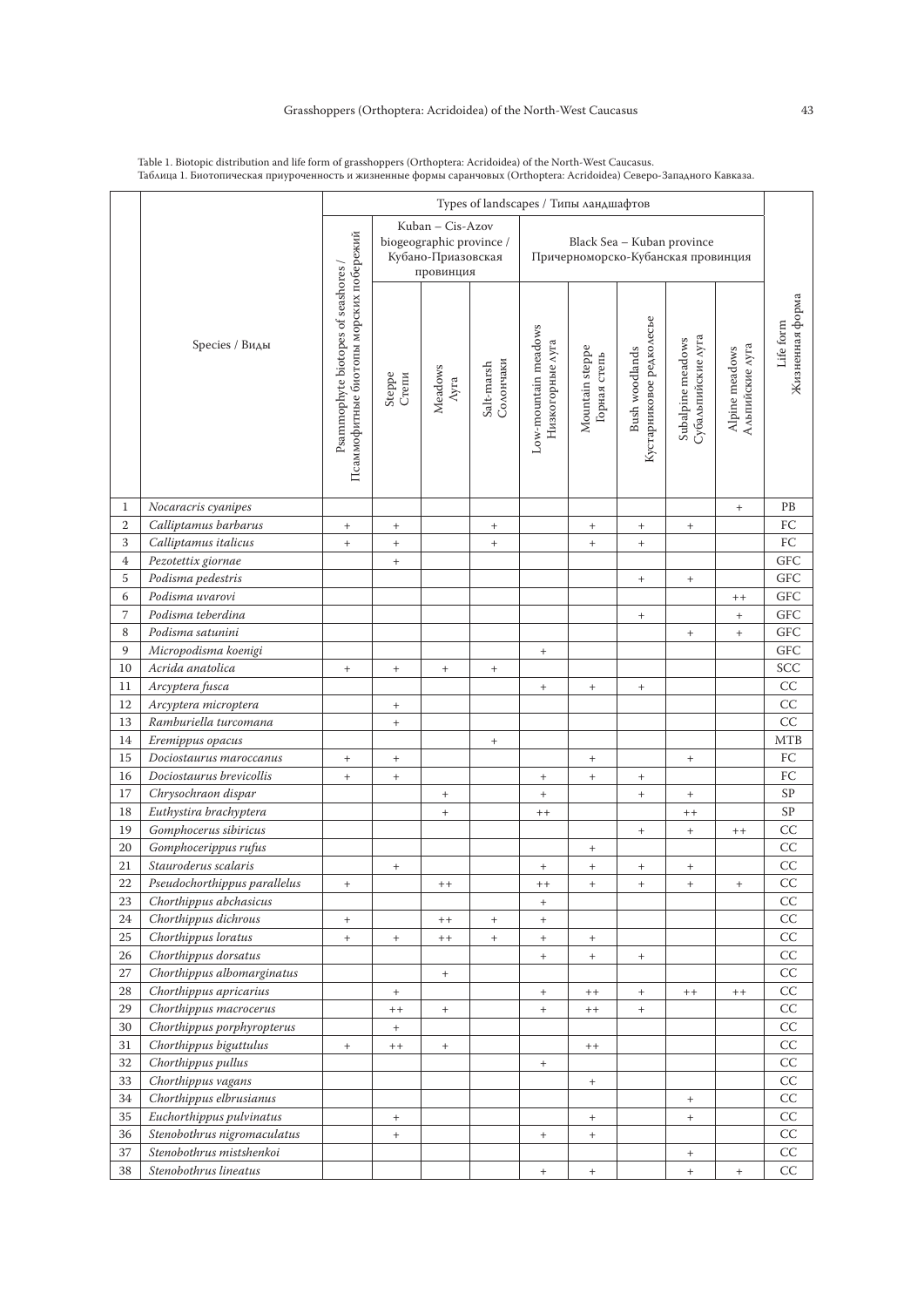| Table 1 (completion).  |
|------------------------|
| Таблица 1 (окончание). |

|             | Species / Виды            | Types of landscapes / Типы ландшафтов                                         |                                                                                 |                          |                         |                                                                  |                                  |                                            |                                         |                                   |                              |
|-------------|---------------------------|-------------------------------------------------------------------------------|---------------------------------------------------------------------------------|--------------------------|-------------------------|------------------------------------------------------------------|----------------------------------|--------------------------------------------|-----------------------------------------|-----------------------------------|------------------------------|
|             |                           |                                                                               | Kuban - Cis-Azov<br>biogeographic province /<br>Кубано-Приазовская<br>провинция |                          |                         | Black Sea - Kuban province<br>Причерноморско-Кубанская провинция |                                  |                                            |                                         |                                   |                              |
|             |                           | Псаммофитные биотопы морских побережий<br>Psammophyte biotopes of seashores / | Steppe<br>Степи                                                                 | Meadows<br>$\Lambda$ уга | Солончаки<br>Salt-marsh | Low-mountain meadows<br>Низкогорные луга                         | Mountain steppe<br>Горная степь  | Кустарниковое редколесье<br>Bush woodlands | Субальпийские луга<br>Subalpine meadows | Альпийские луга<br>Alpine meadows | Жизненная форма<br>Life form |
| 39          | Stenobothrus fischeri     |                                                                               | $\begin{array}{c} + \end{array}$                                                |                          |                         |                                                                  |                                  |                                            |                                         |                                   | CC                           |
| 40          | Stenobothrus miramae      |                                                                               | $^{+}$                                                                          |                          |                         |                                                                  | $\begin{array}{c} + \end{array}$ |                                            |                                         |                                   | CC                           |
| 41          | Omocestus viridulus       |                                                                               |                                                                                 |                          |                         | $++$                                                             |                                  | $^{+}$                                     | $^{+}$                                  | $\qquad \qquad +$                 | CC                           |
| 42          | Omocestus petraeus        |                                                                               | $\begin{array}{c} + \end{array}$                                                |                          |                         |                                                                  |                                  |                                            |                                         |                                   | CC                           |
| 43          | Omocestus haemorrhoidalis |                                                                               | $\! + \!$                                                                       |                          |                         | $\begin{array}{c} + \end{array}$                                 | $^{+}$                           | $^+$                                       | $^+$                                    |                                   | CC                           |
| 44          | Myrmeleotettix antennatus |                                                                               | $^{+}$                                                                          |                          |                         |                                                                  |                                  |                                            |                                         |                                   | CC                           |
| 45          | Locusta migratoria        | $^{+}$                                                                        |                                                                                 | $^{+}$                   |                         |                                                                  |                                  |                                            |                                         |                                   | CC                           |
| 46          | Oedaleus decorus          | $\ddot{}$                                                                     | $^{+}$                                                                          |                          |                         |                                                                  |                                  |                                            |                                         |                                   | UG                           |
| 47          | Psophus stridulus         |                                                                               |                                                                                 |                          |                         | $+$                                                              | $\begin{array}{c} + \end{array}$ | $\qquad \qquad +$                          |                                         |                                   | UG                           |
| 48          | Aiolopus thalassinus      | $^{+}$                                                                        |                                                                                 |                          | $+ +$                   |                                                                  |                                  |                                            |                                         |                                   | FC                           |
| 49          | Aiolopus strepens         |                                                                               |                                                                                 | $^{+}$                   | $\boldsymbol{+}$        |                                                                  |                                  |                                            |                                         |                                   | FC                           |
| 50          | Epacromius pulverulentus  | $^{+}$                                                                        |                                                                                 | $^{+}$                   | $++$                    |                                                                  |                                  |                                            |                                         |                                   | FC                           |
| 51          | Epacromius tergestinus    |                                                                               |                                                                                 |                          | $\ddot{}$               |                                                                  |                                  |                                            |                                         |                                   | FC                           |
| 52          | Platypygius crassus       |                                                                               |                                                                                 |                          | $++$                    |                                                                  |                                  |                                            |                                         |                                   | FC                           |
| 53          | Paracinema tricolor       |                                                                               |                                                                                 | $^+$                     |                         |                                                                  |                                  |                                            |                                         |                                   | <b>SP</b>                    |
| 54          | Acrotylus longipes        | $+ +$                                                                         |                                                                                 |                          |                         |                                                                  |                                  |                                            |                                         |                                   | EB                           |
| 55          | Mioscirtus wagneri        |                                                                               |                                                                                 |                          | $+$                     |                                                                  |                                  |                                            |                                         |                                   | EB                           |
| 56          | Oedipoda caerulescens     | $^{+}$                                                                        | $\! + \!$                                                                       |                          |                         | $^{+}$                                                           | $\! + \!$                        | $^+$                                       |                                         |                                   | EB                           |
| 57          | Celes variabilis          |                                                                               | $\! + \!$                                                                       |                          |                         |                                                                  |                                  |                                            |                                         |                                   | FC                           |
| 58          | Mecostethus parapleurus   |                                                                               |                                                                                 | $^{+}$                   |                         | $++$                                                             |                                  |                                            |                                         |                                   | CC                           |
| 59          | Stethophyma grossum       |                                                                               |                                                                                 | $^{+}$                   |                         | $^{+}$                                                           |                                  | $^+$                                       |                                         |                                   | CC                           |
| 60          | Sphingonotus caerulans    | $+ +$                                                                         | $\! + \!$                                                                       |                          |                         |                                                                  |                                  |                                            |                                         |                                   | EB                           |
| 61          | Pseudoceles oedipodioides |                                                                               |                                                                                 |                          |                         |                                                                  | $\begin{array}{c} + \end{array}$ |                                            |                                         |                                   | EB                           |
| Всего видов |                           | 16                                                                            | 25                                                                              | 16                       | 12                      | 22                                                               | 22                               | 18                                         | 16                                      | 9                                 |                              |

Note.  $+$  – registered species;  $++$  – dominant species. Life forms: PB – petrobiont; FC – facultative chortobiont; CC – gramineous chortobiont; SCC – sedge-gramineous chortobiont; GFC – grass-feeding chortobiont; MTB – microthamnobiont; SP – specialized phytophilous species; UG – undercovering geophilic species; EB – eremobiont.

**Примечание.** + – присутствующие виды; ++ – доминантные виды. Жизненные формы: PB – петробионт; FC – факультативный хортобионт; CC – злаковый хортобионт; SCC – осоко-злаковый хортобионт; GFC – травоядный хортобионт; MTB – микротамнобионт; SP – специализированный фитофил; UG – подпокровный геофил; EB – эремобионт.

Psammophytic biotopes of sea coasts must be discussed especially. Steppe and meadow species from adjacent habitats penetrate this type of landscape. A typical faunistic element is *Acrotylus longipes*, which was not found in other types of landscapes. The dominant species are *Sphingonotus caerulans* and *Acrotylus longipes*. In total, 16 species of grasshoppers (26% of the total number of species) were recorded. In the Black Sea –

Kuban biogeographic province, the following types of landscapes are distinguished: low-mountain meadows, mountain steppe, bush woodlands, subalpine meadows, alpine meadows. Twenty two species of grasshoppers (36% of the total number of species) are registered in lowmountain meadows, the absolute height of which does not exceed 1300 m. Half of these species penetrate from the lowland, the rest are represented only in highlands of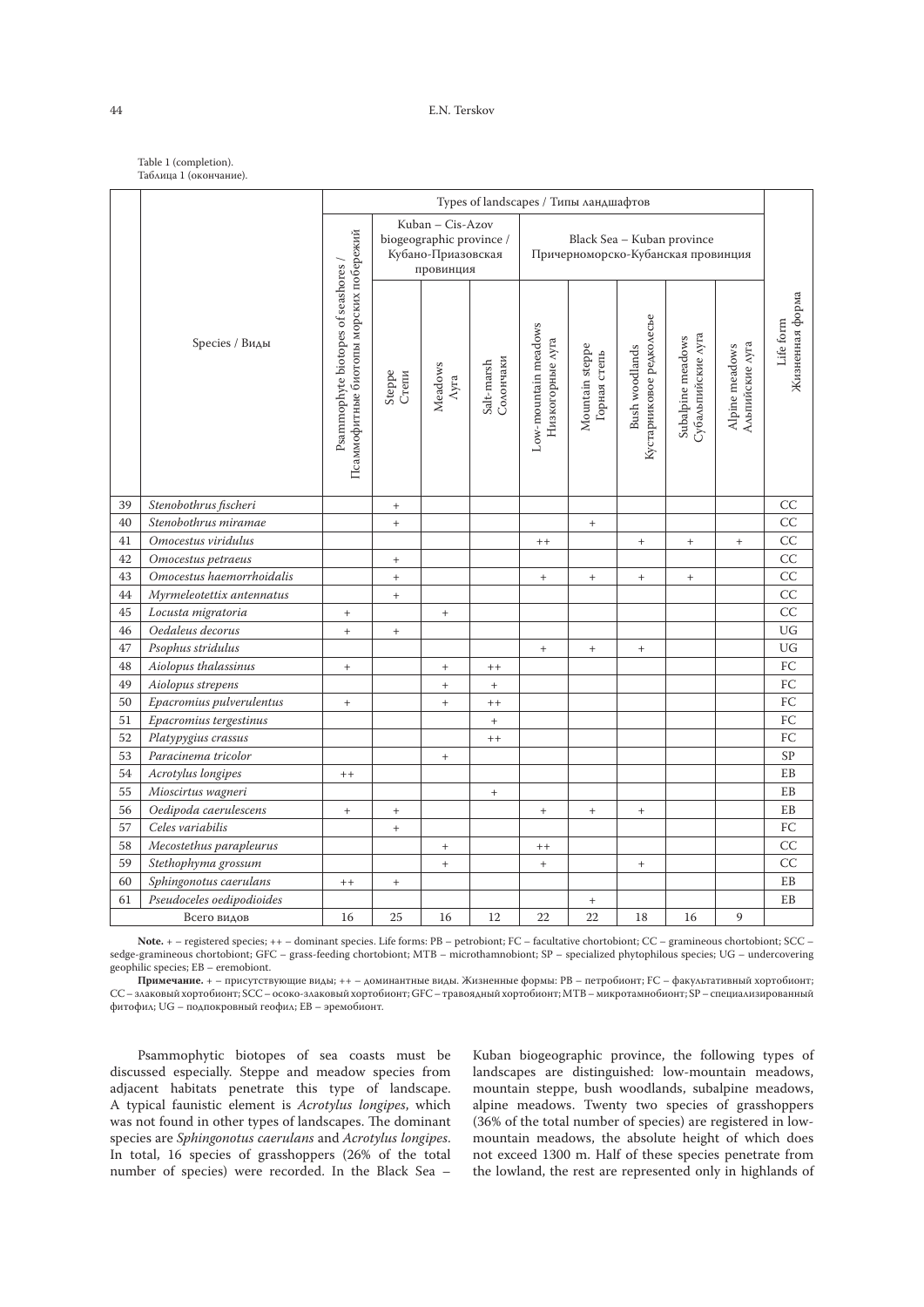the North-West Caucasus. Typical faunistic elements are *Micropodisma koenigi*, *Chorthippus abchasicus*, *Ch. pullus*, found only in this type of landscape. The dominant species is *Сhorthippus parallelus*, sub-dominant in the river valleys (Belaya River, Republic of Adygea) are *Mecostethus parapleurus* or *Euthystira brachyptera* and *Omocestus viridulus* (vicinity of Teberda River, Karachay-Cherkess Republic).

Twenty two species of grasshoppers (36% of the total number of species) inhabit steppe slopes, well warmed by the sun, with diapason of heights from 800 to 2000 m. Dominant species are *Chorthippus apricarius*, *Ch. macrocerus*, *Ch. biguttulus*. *Arcyptera fusca*, *Chorthippus parallelus*, *Ch. loratus*, *Ch. parallelus*, *Psophus stridulus* which occur among dense high grass. *Calliptamus barbarus*, *Dociostaurus maroccanus*, *D. brevicollis*, *Stenobothrus nigromaculatus*, *Oedipoda caerulescens*, *Pseudoceles oedipodioides* were found on slopes with open areas. *Calliptamus italicus*, *Gomphocerippus rufus*, *Stauroderus scalaris*, *Chorthippus loratus*, *Ch. dorsatus*, *Ch. vagans*, *Euchorthippus pulvinatus*, *Stenobothrus lineatus*, *S. miramae*, *Omocestus haemorrhoidalis* were also collected in this landscape.

Shrub thickets cover mountains at heights from 1300 to 2500 m and are presented by glades with thickets of junipers, rhododendron, blueberry, birch-beech crooked forest, and glades of the forest belt. Eighteen species of grasshoppers (29.5% of the total number of species) are recorded here. The dominant species is *Chorthippus apricarius*. The remaining species are not numerous.

Sixteen species of grasshoppers (26% of the total number of species) inhabit subalpine meadows from 1700 to 2400 m. The following species, occurring on low-grass moderately wet vegetation, compose the core of this species complex: *Euthystira brachyptera*, *Chorthippus apricarius*. *Calliptamus barbarus*, *Dociostaurus maroccanus*, *Gomphocerus sibiricus*, *Stauroderus scalaris*, *Chorthippus*   $Stenobothrus$ *viridulus*, *Omocestus haemorrhoidalis* are found in low-grass moderately wet vegetation. *Chrysochraon dispar*, *Euthystira brachyptera*, *Сhorthippus parallelus*, *Stenobothrus lineatus* are found among dense tall grass.

Alpine meadows cover mountains from 2000 to 3500 m and include low-grass meadows, as well as vegetation of scree slope and rocks (the only representative of the family Pamphagidae in the North-West Caucasus, *Nocaracris cyanipes*, was found on screes and in stony habitats). In total, nine species of grasshoppers (15% of the total number of species) were found in this type of landscape. The dominant taxa are *Gomphocerus sibiricus*, *Chorthippus apricarius*, *Omocestus viridulus*, which are distributed in alpine meadows throughout the studied area. Local, but numerous populations of endemic *Podisma uvarovi*, *P. teberdina* and *P. satunini* are also known in these landscapes.

The highest diversity in the Black Sea – Kuban biogeographical province is observed in low-mountain meadows and mountain steppes, with 22 grasshoppers species accordingly. At the same time, these habitats are characterized by a low value of Sørensen-Chekanovsky index (0.51). These results suggest that different species compose a basis of grasshoppers faunistic complexes in



Fig. 2. Diversity of grasshoppers in various types of landscapes in the North-West Caucasus.

Рис. 2. Видовое разнообразие саранчовых в различных ландшафтах Северо-Западного Кавказа.

these landscapes. The species diversity decreases markedly with increasing altitudes in other landscapes (Fig. 2).

Similarity of assemblages of grasshoppers in various landscapes of the North-West Caucasus is shown on Fig. 3. Comparison of species composition in different landscapes show that the fauna is clearly divided into two clusters, which correspond to the Kuban – Cis-Azov and the Black Sea – Kuban biogeographic provinces (bootstrap probabilities are 100%).



Fig. 3. Similarity of assemblages of grasshoppers in various types of landscapes in the North-West Caucasus. Bootstrap probabilities (expressed in percentage) are indicated at the node of each cluster. A – psammophyte biotopes of seashores; B – steppes; C – meadows; D – salt-marsh; E – lowmountain meadows; F – mountain steppes; G – bush woodlands; H – subalpine meadows; I – alpine meadows.

Рис. 3. Сходство видового состава саранчовых различных ландшафтов Северо-Западного Кавказа. В основании ветвей приведены бутстреп-значения (%). A – псаммофитные биотопы морских побережий; B – степи; C – луга; D – солончаки; E – низкогорные луга; F – горные степи; G – кустарниковое редколесье; H – субальпийские луга; I – альпийские луга.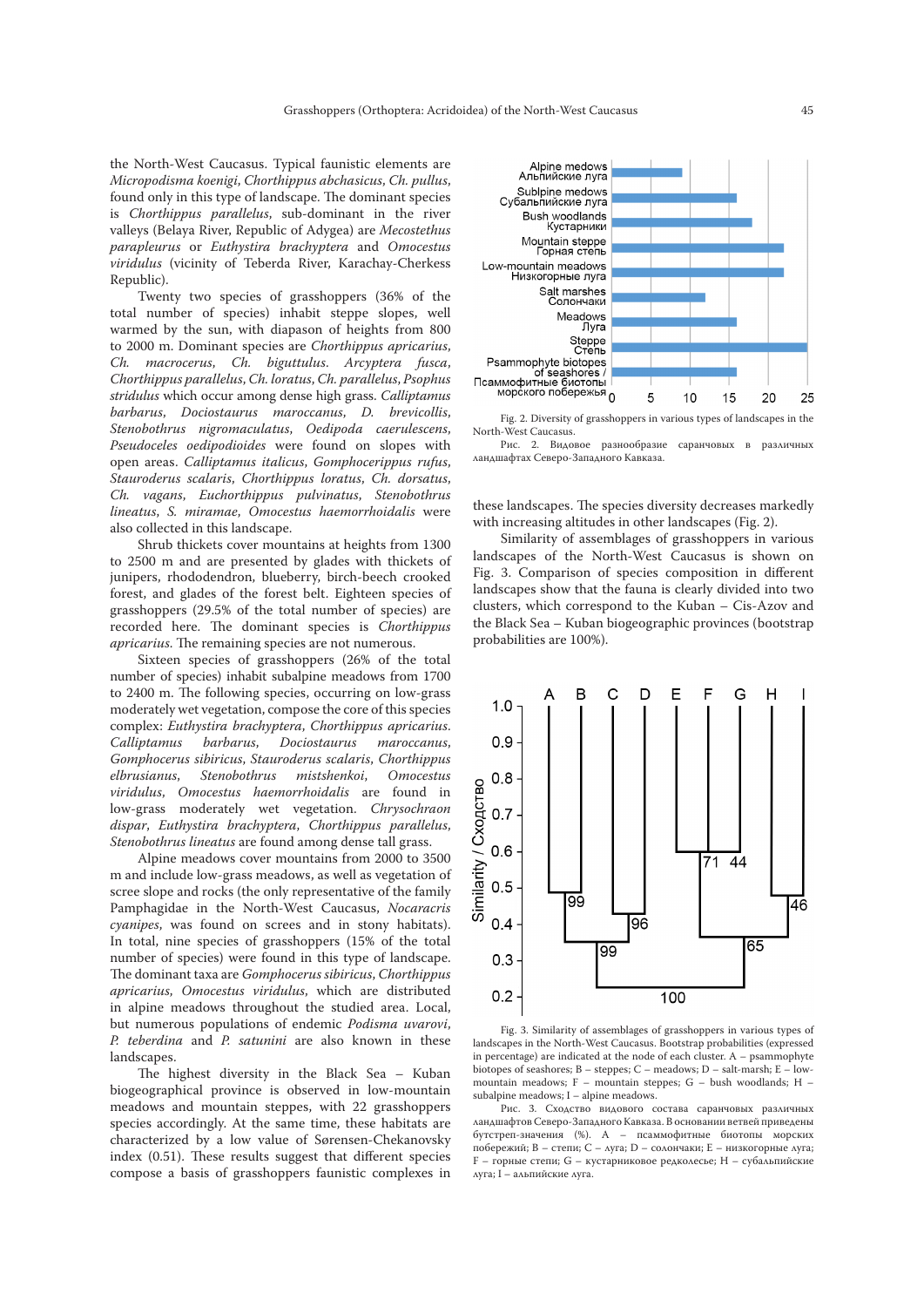Analysis of life forms of grasshoppers showed that the most of them are gramineous chortobionts (52%), 10 species (16%) are facultative chortobionts, 6 species (10%) are grass-feeding chortobionts, and 5 species (8%) are eremobionts. Other grasshoppers are presented by a relatively small number of species belonging to the following life forms: specialized phytophils – 3 (5%), undercovering geophilous – 2 (3%), sedge-gramineous chortobionts, microthamnobionts, and petrobionts – 1 species (2%).

Despite the diversity of grasshoppers in the North-West Caucasus, a number of endemic taxa is small here (15% of the total number of species). Among them seven species are endemic for the North-West Caucasus, *Podisma uvarovi*, *P. teberdina*, *P. satunini*, *Eremippus opacus*, *Chorthippus abchasicus*, *Ch. elbrusianus*, *Stenobothrus mistshenkoi*, as well as two species, *Nocaracris cyanipes* and *Micropodisma koenigi*, are endemic of the whole Caucasus.

#### **Acknowledgements**

The author is sincerely grateful to anonymous reviewers for valuable comments and corrections, as well as to the colleagues who provided the material: I.V. Shokhin, A.V. Ponomarev (Southern Scientific Centre of the Russian Academy of Sciences, Rostov-on-Don, Russia), M.V. Nabozhenko (Precaspian Institute of Biological Resources of the Daghestan Federal Research Centre of the Russian Academy of Sciences, Makhachkala, Russia), G.B. Bakhtadze, E.A. Khachikov (Southern Federal University, Rostov-on-Don, Russia), K.S. Artokhin, A.P. Evsyukov (Rostov-on-Don, Russia).

The study on the lowlands of the North-West Caucasus was funded by RFBR according to the research project No 18-34-00684. The work in the mountainous part of the North-West Caucasus was carried out within the State assignment of SSC RAS for 2019 (project No АААА-А18-118122790121-5).

#### **References**

- Benediktov A.A. 1999. To little-known taxa of *Chorthippus biguttulus* group (Orthoptera: Acrididae: Gomphocerinae). *Vestnik Moskovskogo universiteta. Seriya 16. Biologiya*. 1: 42–45. (in Russian).
- Bey-Bienko G.Ya., Mistshenko L.L. 1951. Saranchovye fauny SSSR i sopredel'nykh stran [Locusts and Grasshoppers of the U.S.S.R. and Adjacent Countries]. Moscow – Leningrad: Academy of Sciences of the USSR. 668 p. (in Russian).
- Bugrov A.G., Sergeev M.G., Vysotskaya L.V. 1993. Phylogenetic position of the grasshoppers of the genus *Eremippus* Uv. (Orthoptera, Acrididae). Cytogenetic analysis. *In:* Kariosistematika bespozvonochnykh zhivotnykh, 2 [Karyosystematics of the Invertebrates. Vol. 2]. St Petersburg: Zoological Institute of the Russian Academy of Sciences: 18–21 (in Russian).
- Cigliano M.M., Braun H., Eades D.C., Otte D. 2019. Orthoptera Species File Online. Version 5.0/5.0. Available at: http://Orthoptera.SpeciesFile. org (accessed 20 October 2018).
- Chernyakhovskii M.E. 2006. New and little-known egg-pods of acridids (Orthoptera: Acrididae) of the fauna of Russia and adjacent countries. *Entomological Review*. 86(6): 635–637. DOI: 10.1134/ s0013873806060030
- Chernyakhovsky M.E., Gazenko G.V. 1974. Notes on the ecological distribution and life forms of grasshoppers in the grassy meadows of the North Caucasus. *In:* Fauna i ekologiya zhivotnykh [Animal fauna and ecology]. Moscow: Moscow State Pedagogical Institute: 52–61. (in Russian).
- Chupakhin V.M. 1974. Fizicheskaya geografiya Severnogo Kavkaza [Physical geography of the North Caucasus]. Rostov-on-Don: Rostov State University. 125 p. (in Russian).
- Defaut B. 2012. Implications taxonomiques et nomenclaturales de publications récentes en phylogénie moléculaire: 1. Les Gomphocerinae de France (Orthoptera, Acrididae). *Matériaux Orthoptériques et Entomocénotiques*. 17: 15–20.
- Dong L., Shi J., Zhang X., Zhang Y., Li X., Yin H. 2015. Molecular phylogenetic analysis of Acridoidea (Orthoptera: Caelifera) based on mitochondrial cytochrome oxidase subunit sequences. *Zootaxa*. 4018(3): 411–425. DOI: 10.11646/zootaxa.4018.3.5
- Dovnar-Zapolsky D.P. 1927. Review of the grasshoppers fauna (Acrididae) of the North Caucasus Region. *Izvestiya Severo-Kavkazskoy Kraevoy stantsii zashchity rasteniy*. 3: 172–196 (in Russian).
- GenBank. Available at: http://www.ncbi.nlm.nih.gov/genbank (accessed 10 October 2018).
- Guliaeva O.N., Vysotskaya L.V., Sergeev M.G. 2005. Taxonomic and phylogenetic relationships of the Holarctic grasshoppers (Orthoptera, Acrididae): a new view on old problems. *Eurasian Entomological Journal*. 4(2): 87–94 (in Russian).
- Hammer Ø., Harper D.A.T., Ryan P.D. 2001. PAST: Paleontological Statistics software package for education and data analysis. *Palaeontologia Electronica*. 4(1): 1–9.
- Jago N.D. 1996. Review of Western and Eastern African Genera of the *Dnopherula* Complex (Orthoptera, Acridoidea, Gomphocerinae) with Description of New Genera and Species. *Journal of Orthoptera Research*. 5: 69–124. DOI: 10.2307/3503585
- Kanonnikov A.M. 1977. Priroda Kubani i Prichernomor'ya [The nature of Kuban and Black Sea regions]. Krasnodar: Book Publishing House. 112 p. (in Russian).
- Kopaneva L.M. 1962. Orthoptera of the Main Caucasus Ridge in the upper reaches of Teberda River and their vertical distribution. *Zoologicheskii zhurnal*. 41(3): 378–383 (in Russian).
- Kopaneva L.M. 1963. Habitats of Orthoptera in the upper reaches of Teberda River in the North Caucasus and its seasonal and vertical change. *Entomologicheskoe obozrenie*. 42(3): 564–571 (in Russian).
- Latchininsky A.V., Sergeev M.G., Childebaev M.K., Chernyakhovsky M.E., Lockwood J.A., Kambulin V.E., Gapparov F.A. 2002. Saranchovye Kazakhstana, Sredney Azii i sopredel'nykh territoriy [Locusts of Kazakhstan, Central Asia and adjacent territories]. Larami: Association for Applied Akridology International, University of Wyoming. 387 p. (in Russian).
- Li B., Liu Z., Zheng Z.-M. 2011. Phylogeny and classification of the Cantopidae at the tribal level (Orthoptera: Acridoidea). *ZooKeys*. 148: 209–255. DOI: 10.3897/zookeys.148.2081
- Milkov F.N., Gvozdetsky N.A. 1986. Fizicheskaya geografiya SSSR. Obshchiy obzor. Evropeyskaya chast' SSSR. Kavkaz [Physical geography of the USSR. Overall review. European part of the USSR. Caucasus]. Moscow: Vysshaya shkola. 376 p. (in Russian).
- Mistshenko L.L. 1952. Fauna SSSR. Nasekomyye pryamokrylyye. T. 4, vyp. 2. Saranchevyye (Catantopinae) [Fauna of the USSR. Orthoptera. Vol. 4, Iss. 2. Catantopinae]. Moscow – Leningrad: Academy of Sciences of the USSR. 610 p. (in Russian).
- Pravdin F.N. 1978. Ekologicheskaya geografiya nasekomykh Sredney Azii. Ortopteroidy [Ecological geography of insects of Central Asia. Orthopteroids]. Moscow: Nauka. 272 p. (in Russian).
- Savitsky V.Yu. 2004. Saranchovye (Orthoptera, Acridoidea) polupustyn' i pustyn' Nizhnego Povolzh'ya (Fauna, ekologiya, akusticheskaya kommunikatsiya i organizatsiya soobshchestv) (Orthoptera: Acridoidea) from semi-deserts and deserts of the Lower Volga region (fauna, ecology, acoustic communication and organization of communities). PhD Thesis]. Moscow. 441 p. (in Russian).
- Savitsky V.Yu. 2009. Fauna, structure of communities and acoustic signals of grasshoppers (Orthoptera, Acridoidea) in environs of the Dzhanybek Research Station. *Caucasian Entomological Bulletin*. 5(1): 29–49 (in Russian). DOI: 10.23885/1814-3326-2009-5-1-29-49
- Savitsky V.Yu. 2010. Food relationships and their importance for biotopic distribution of grasshoppers (Orthoptera, Acridoidea) in semi-deserts and deserts of the lower Volga River area. *Entomological Review*. 90(7): 830–856. DOI: 10.1134/S0013873810070031
- Savitsky V.Yu. 2013. Fauna, features of separation of ecological niches and reproductive isolation of grasshoppers (Orthoptera: Acridoidea) in the southern part of Astrakhan Region (Russia) in environs of the Dosang station. *Caucasian Entomological Bulletin*. 9(1): 7–29 (in Russian). DOI: 10.23885/1814-3326-2013-9-1-7-29
- Sergeev M.G. 1986. Zakonomernosti rasprostraneniya pryamokrylykh nasekomykh Severnoy Azii [Patterns of Orthoptera distribution in North Asia]. Novosibirsk: Nauka. 237 p. (in Russian).